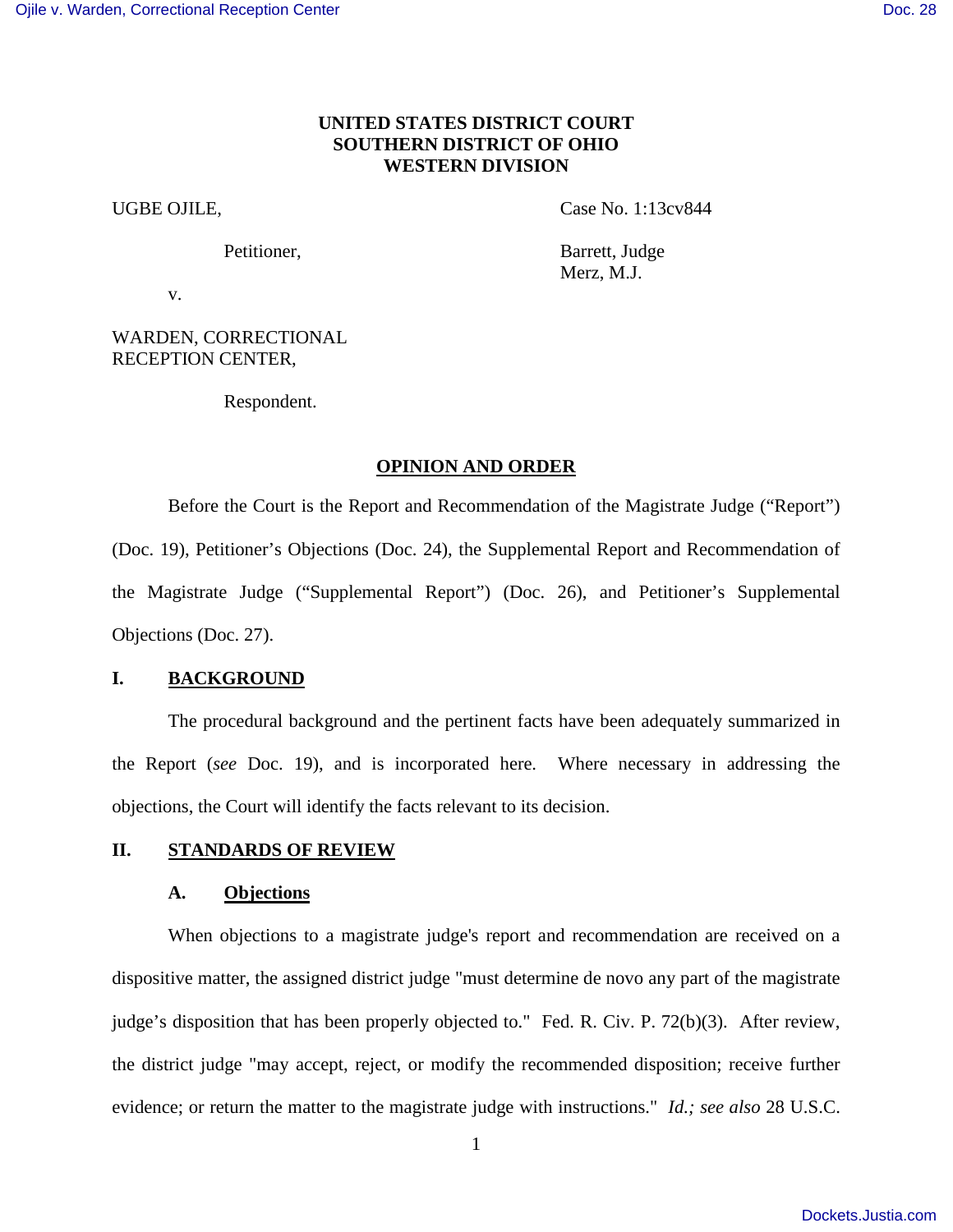§ 636(b)(1). General objections are insufficient to preserve any issues for review: "[a] general objection to the entirety of the Magistrate [Judge]'s report has the same effect as would a failure to object." *Howard v. Sec'y of Health & Human Servs.*, 932 F.2d 505, 509 (6th Cir. 1991). Nevertheless, the objections of a petitioner appearing pro se will be construed liberally. *See Erickson v. Pardus,* 551 U.S. 89, 94, 127 S. Ct. 2197, 167 L. Ed. 2d 1081 (2007) (citing *Estelle v. Gamble*, 429 U.S. 97, 106, 97 S. Ct. 285, 50 L. Ed. 251 (1976)).

# **B. 28 U.S.C. § 2254**

Under 28 U.S.C. § 2254(a), a district court "shall entertain an application for a writ of habeas corpus in behalf of a person in custody pursuant to a judgment of a State court only on the ground that he is in custody in violation of the Constitution or laws or treatises of the United States." Generally that means that an application for writ of habeas corpus shall not be granted with respect to any claim adjudicated on the merits in the State court unless the petitioner properly has exhausted his administrative remedies and the adjudication either:

- (1) resulted in a decision that was contrary to, or involved an unreasonable application of, clearly established Federal law, as determined by the Supreme Court of the United States; or
- (2) resulted in a decision that was based on an unreasonable determination of the facts in light of the evidence presented in the State court proceeding.

28 U.S.C. § 2254(b), (d). "This is a 'difficult test to meet,' . . . and 'highly deferential standard for evaluating state-court rulings, which demands that state-court decisions be given the benefit of the doubt.'" *Cullen v. Pinholster*, 563 U.S. 170, 181 (2011) (quoting *Harrington v. Richter*, 562 U.S. 86, 102 (2011); *Woodford v. Visciotti*, 537 U.S. 19, 24 (2002) (per curiam)). The petitioner carries the burden of proof. *Cullen*, 563 U.S. at 181.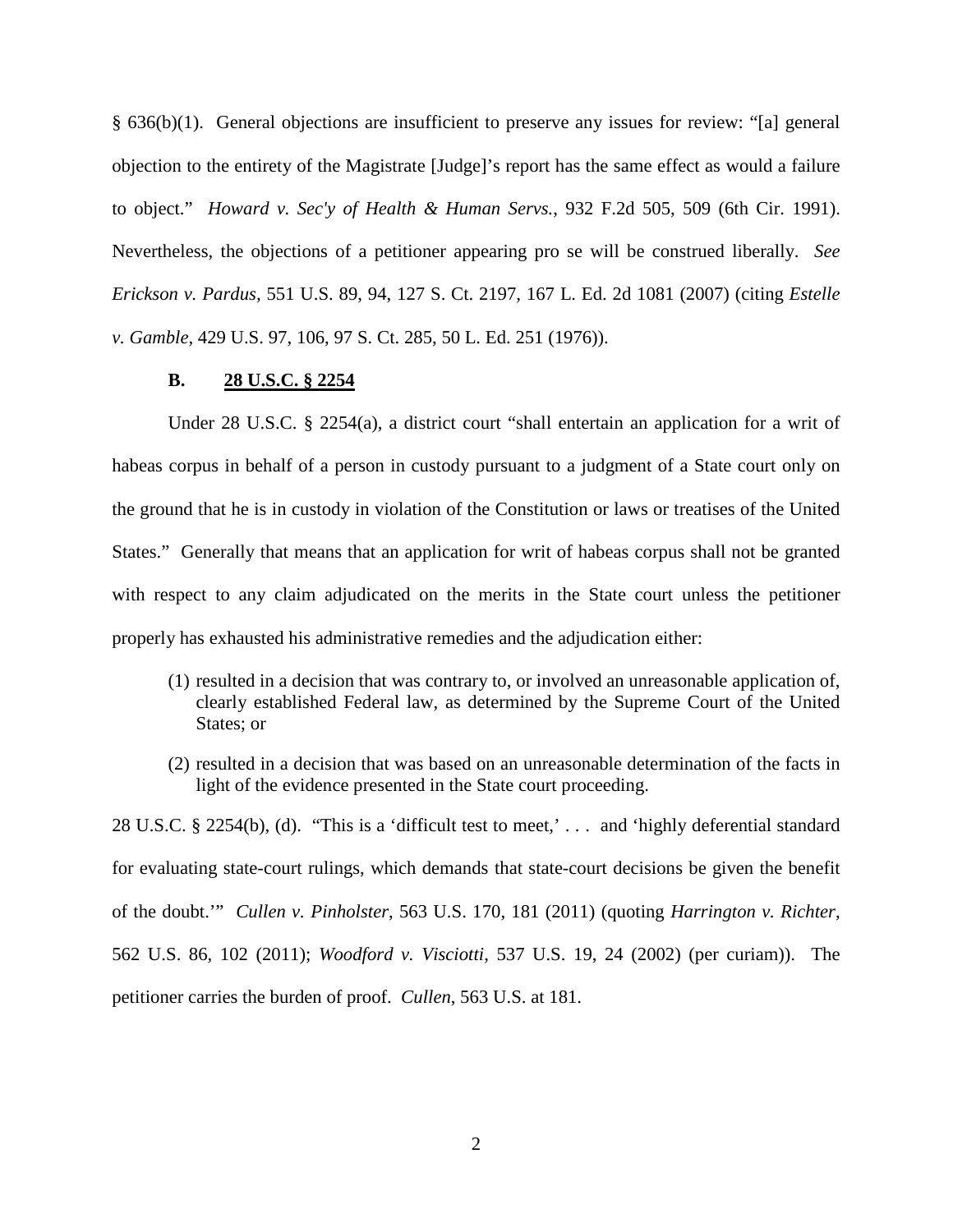## **III. ANALYSIS**

The Report and Supplemental Report address the ten Grounds for Relief plead by Petitioner and the issues of a certificate of appealability. Each Ground for Relief and the certificate of appealability are discussed below.

# **A. First Ground for Relief**

Petitioner argues his convictions are based on insufficient evidence. This Ground for Relief attacked different convictions and thus, the Magistrate Judge addressed each one separately. The same will be done here.

# **1. Sub-claim One: Conviction for Robbery of Victim Ingram (Count 2 of Case B-1006797) and Complicity to Robbery of Victims Boogher, Xinyu, Adams, Li, and Quach (Counts 22,23, 25, 28, and 29 of Case B-1007149)**

Petitioner argues there was insufficient evidence because the crime of robbery as defined by Ohio law was never completed. The crux of Petitioner's argument is that because no robbery actually occurred, there was insufficient evidence to convict him of those counts. The Report recommended that his First Ground for Relief be dismissed because Ohio's definition of robbery includes attempted robbery, and there was sufficient evidence of an attempt. (Doc. 19, PageID 2638).

Petitioner objected to that recommendation on the basis that the State failed to prove beyond a reasonable doubt all the elements of the crime of robbery were satisfied. He takes particular issue with the portion of Ohio Rev. Code 2911.02(A)(1) that provides "[n]o person . . . shall do any of the following: (1) Have a deadly weapon on or about the offender's person or under the offender's control." Ohio Rev. Code. 2911.02(A)(1). (Doc. 24, PageID 2705).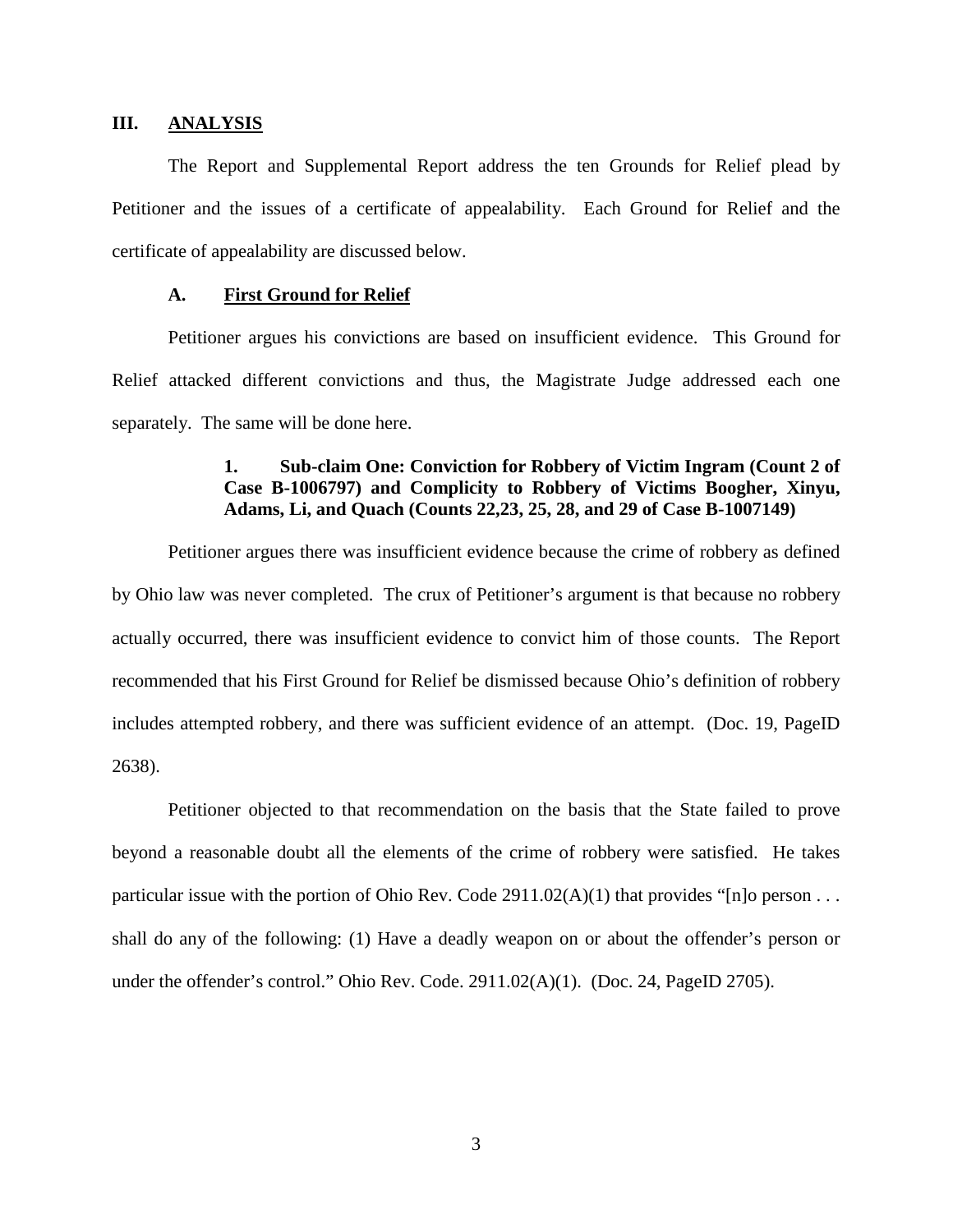The Magistrate Judge, however, explained that the First District Court of Appeals interpreted R.C.  $2911.02(A)(1)$  to include attempt of a theft offense. As the First District Court of Appeals explained on direct appeal:

The First District Court of Appeals explained on direct appeal that "[r]obbery under R.C. 2911.02(A)(1) is 'an offense which itself prohibits an attempt.' *State v. Still*, 11<sup>th</sup> Dist. No. 93-L-195, 1994 Ohio App. LEXIS 5506, \*5 (Dec. 9, 1994). A criminal attempt occurs when an offender 'purposely does or omits to do anything which is an act of omission constituting a substantial step in a course of conduct planned to culminate in his commission of the crime.' *State v. Woods*, 48 Ohio St.2d 127, 357 N.E.2d 1059 (1976), paragraph one of the syllabus, *overruled on other grounds, State v. Downs*, 51 Ohio St.2d 47, 364 N.E.2d 1140 (1977).

*State v. Ojilie*, 2012-Ohio-6015, 2012 Ohio App. LEXIS 5223, ¶ 47 (1st Dist. Dec, 21, 2012).

The law of attempt in Ohio provides that "[n]o person, purposely or knowingly, and when purpose or knowledge is sufficient culpability for the commission of an offense, shall engage in conduct which, if successful, would constitute or result in the offense." Ohio Rev. Code 2923.02(A); *see also State v. Woods*, 48 Ohio St.2d 127 (1976). In determining whether an attempt has been committed, courts consider whether conduct constitutes a "substantial step" toward committing the underlying crime. *Id.*

Having reviewed the issue de novo, the Court agrees with the Magistrate Judge that there was sufficient evidence as to each of these victims that Petitioner had the purpose of robbing them and took substantial steps to carry out that purpose. Petitioner does not object to the Magistrate Judge's conclusion that his conduct satisfies a substantial step toward a robbery, and instead focuses on the lack of evidence of a weapon. Ohio Rev. Code 2911.02(A) provides: [n]o person, in *attempting* or committing a theft offense or in fleeing immediately after the *attempt* or offense shall do any of the following…" Thus, because his conduct satisfies an attempt, Subclaim One is without merit.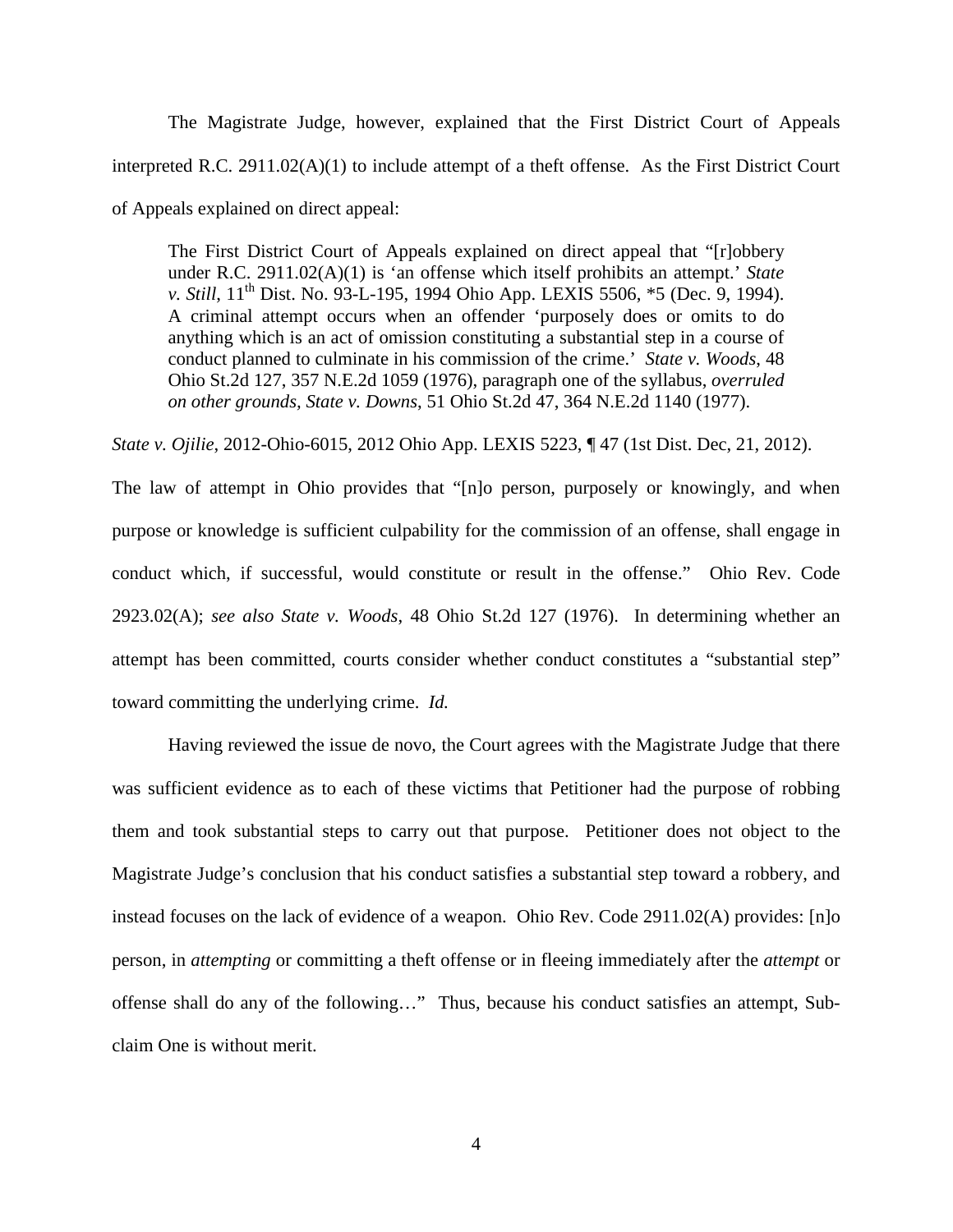The Court finds this issue to be a particularly close call, as it is not particularly convinced that the subsection of the statue under which Petitioner was convicted does not require proof of a weapon. *See State v. Wharf*, 715 N.E.2d 172, 174 (Ohio 1999). Nevertheless, the Court cannot say that no rational trier of fact would have found the elements of robbery satisfied beyond a reasonable doubt. Moreover, even if this Court were to conclude no reasonable trier of fact would have convicted Petitioner, the undersigned gives deference to the First District's determination, as it was not an objectively unreasonable application of the law.

The Court, however, grants a certificate of appealability on the issue of whether the crime of robbery under R.C. 2911.02(A)(1) requires proof of a weapon. The Court finds that reasonable jurists could reach different conclusions with respect to this issue and thus, a certificate of appealability is warranted.

# **2. Sub-claim Two: First Aggravated Robbery of Michael Weisbrod (Count 3 in Case B-1006797)**

In Sub-claim Two Petitioner argues there was insufficient evidence to convict him of the first aggravated robbery of Weisbrod because he had evidence from Continental Airlines supporting an alibi. He also argues that the evidence presented was that a single male and female – known to be his two co-defendants – committed the crime. Thus, according to Petitioner there was not sufficient evidence to convict him.

The Magistrate Judge explained that courts are not to weigh the evidence, but to determine if there was competent testimony on each element, which if believed by the trier of fact, is sufficient. In the Report, he concluded that there was sufficient evidence to convict Petitioner. (Doc. 19, PageID 2639).

Petitioner objects, not to the proper analysis outlined by the Magistrate Judge, but to the conclusion there was sufficient evidence. He argues that Hoover's "testimony by itself was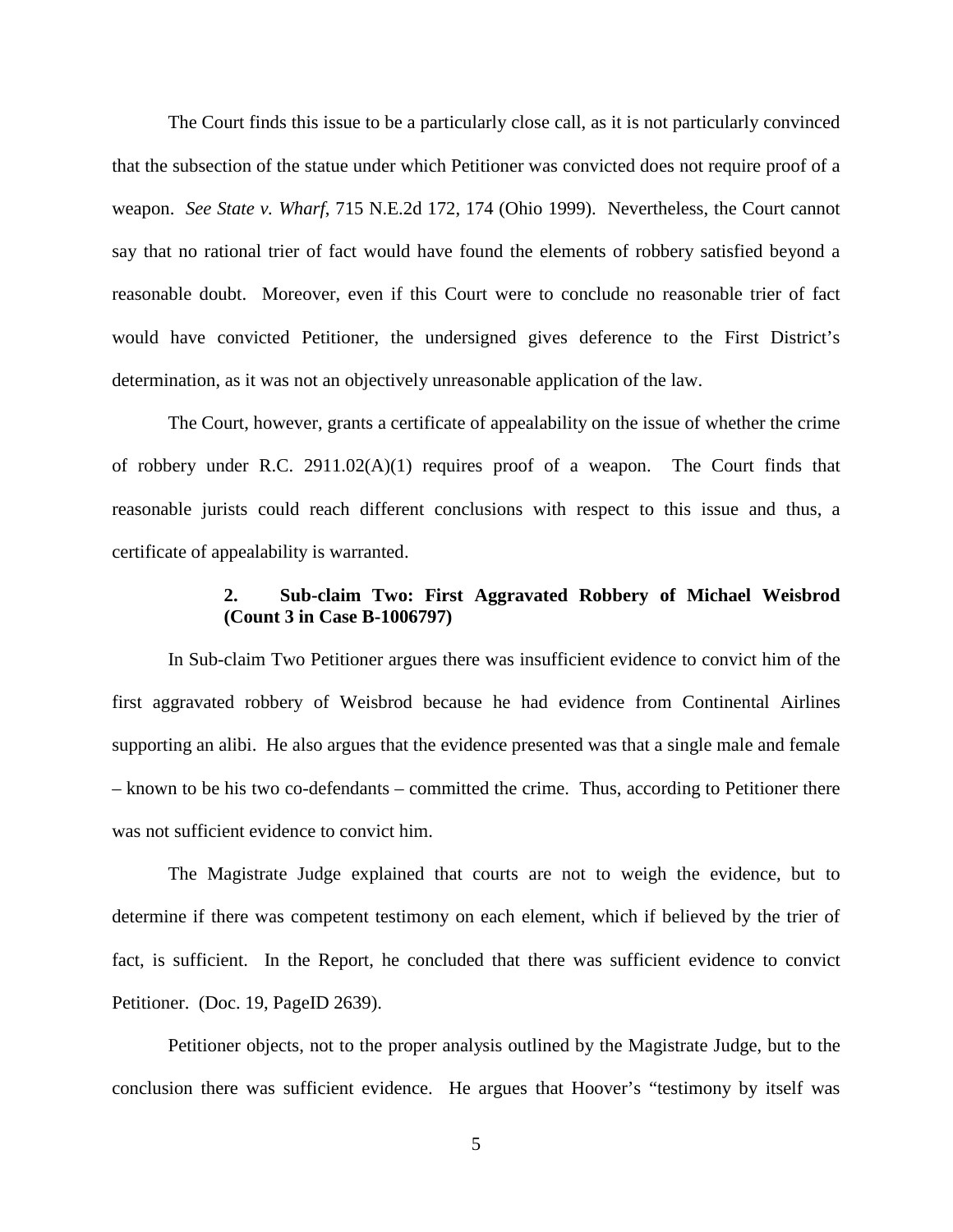insufficient to convict because not only did her testimony not corroborate the facts of the case, her testimony was also so unreliable as a co-defendant who received sentencing concessions in exchange for her testimony." Doc. 24, PageID 2714). He argues that under Ohio law such testimony should be "weighed with great caution." (Id. at PageID 2715) (citing Ohio Rev. Code  $2923.03(D)$ ).

Having reviewed the issue de novo, the undersigned agrees with the Magistrate Judge that there was testimony presented which, if believed by the trier of fact, was sufficient. He once again asks the Court to weigh the evidence by contending Hoover's testimony should have been given less weight. The undersigned disagrees with Petitioner that no rational trier of fact could have agreed with the judge.

# **3. Sub-claim Three: Aggravated Robbery of Davis Nguyen (Count 1 of Case No. B-1007149)**

As to this Count, Petitioner takes issue with the victim's identification of Petitioner as the attacker. He argues the victim "had way more than 'reasonable doubt' as to his attacker[']s identity." (Doc. 24, PageID 2717). The Magistrate Judge correctly explained that *Jackson v. Virginia*, 443 U.S. 307 (1979) does not require a witness to state any particular level of certainty in his identification to provide proof beyond a reasonable doubt. Moreover, the corroborating evidence – namely, the victim's personal information (name, date of birth, address, and Social Security number) were handwritten on the back of a business card found in Petitioner's wallet when he was arrested. (Doc. 19, PageID 2639-40). Despite Petitioner's insistence to the contrary, the undersigned agrees with the Magistrate Judge that the evidence presented was sufficient.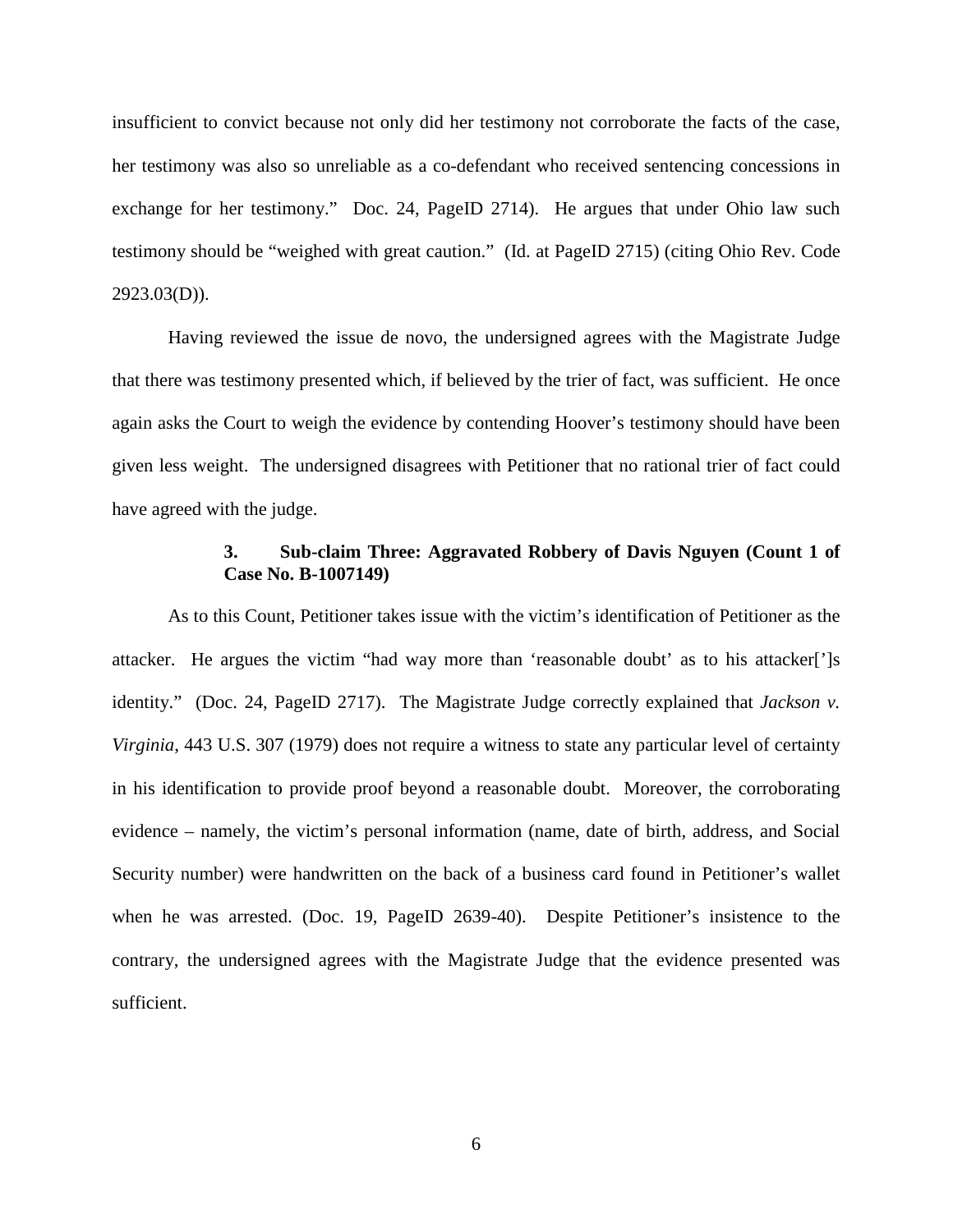# **4. Sub-claim Four: Second Aggravated Robbery of Michael Weisbrod (Count 11 of Case No. B-1007149)**

Petitioner argues that a "suggestive in court identification with absolutely no other supporting or corroborating evidence is insufficient evidence to convict because of the inherent danger of the suggestive nature of in-court identification at trial." (Doc. 24, PageID 2718). He contends that Weisbrrod made his in-court identification with equivocation and lack of detail. (Doc. 2640, PageID 2640). He argues "certainty affects reasonable doubt which directly affects sufficiency." (Id.).

Upon de novo review, the Court finds Petitioner's argument is not well taken. While certainty and sufficiency are related concepts, the simple fact remains: an identification does not require 100% certainty to prove guilt beyond a reasonable doubt. As the First District Court of Appeals explained, Weisbrod "told the investigating officer that if he saw the men again he could identify them." (Doc. 19, PageID 2626). Six months later, he did just that. The trier of fact apparently found Weisbrod's in-court identification to be credible. It is not this Court's job to re-weigh the evidence. As the Magistrate Judge explained, while in-court identifications are suggestive, the United States Supreme Court precedent does not put restraints on how these identifications occur, regardless of whether Petitioner finds the same to be fundamentally unfair. (Doc. 19, PageID 2640; Doc. 24, PageID 2718).

# **5. Sub-claim Five: Aggravated Robbery of Daniel Duncan (Count 12 of Case No. B-1007149)**

Petitioner argues that because his co-defendant, Erkins, was acquitted on this count, then the evidence could not have been sufficient to convict him, particularly when the "majority of the trail evidence pointed towards Erkins and not petitioner?" (Doc. 4, PageID 2720).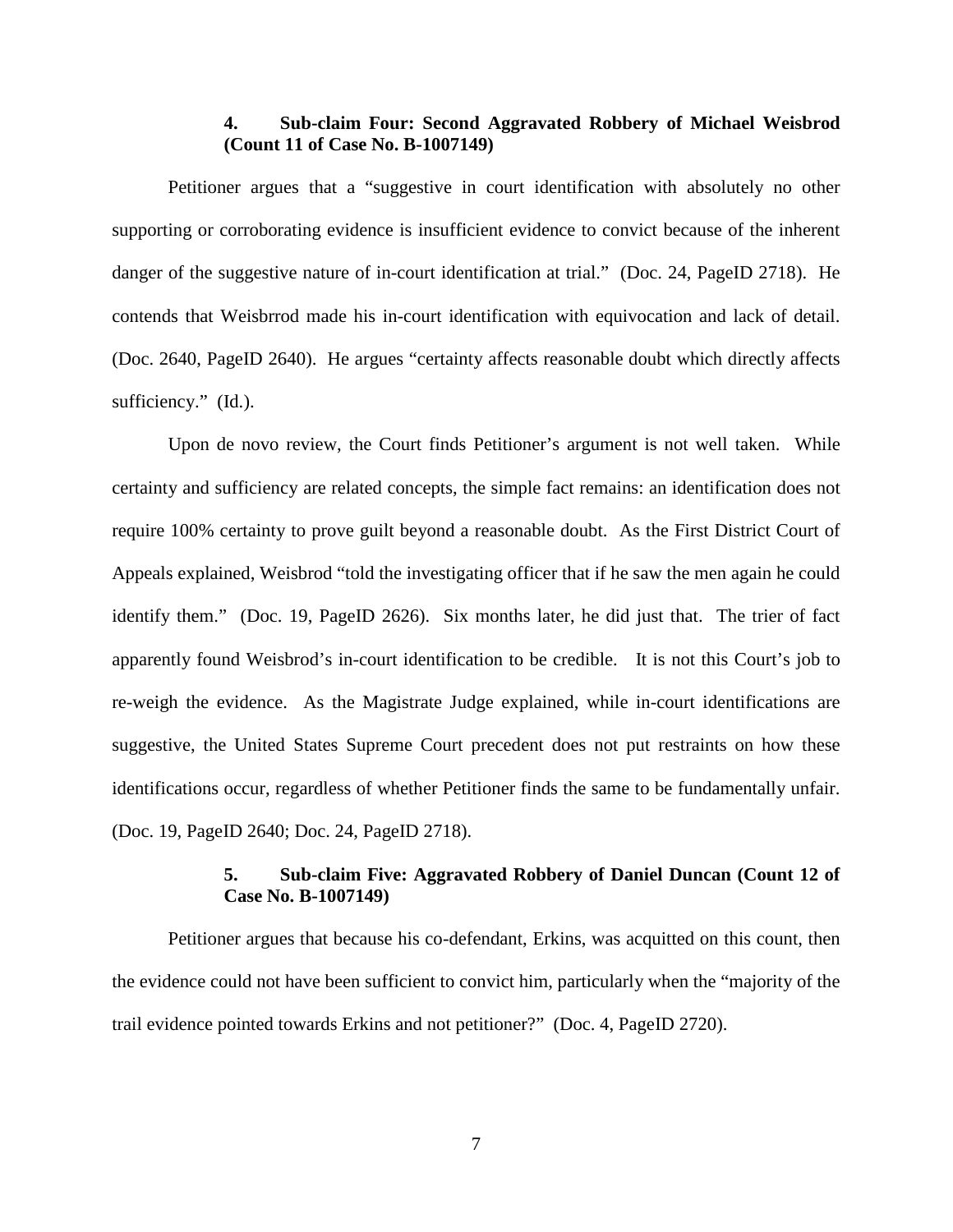The Court finds the Magistrate Judge properly concluded there was sufficient evidence to convict Petitioner of this Count. Six months after Duncan was robbed, the handgun taken from him was found in Petitioner's gym bag. Moreover, Tyrone Tanks testified that Petitioner admitted to committing a robbery in which they took the victim's handgun. (Doc. 19, PageID 2641). The law does not require a defendant to be acquitted of a crime simply because his codefendant was. Rather, the trier of fact apparently determined, based upon the evidence outlined above, that although the State failed to prove Erkins' guilt beyond a reasonable doubt, the State did prove the same with respect to Petitioner.

# **6. Sub-claim Six: Aggravated Robbery and Felonious Assault of Tien Dao (Counts 14, 15, and 16 of Case No. B-1007149)**

Petitioner argues there was insufficient evidence to convict him of the aggravated robbery and felonious assault of Dao.<sup>[1](#page-7-0)</sup> The crux of Petitioner's argument is that in order to convict him, the trier of fact had to "stack inferences." But as the Magistrate Judge explained in his Supplemental Report, there was direct evidence that two men robbed the victim at gunpoint of gambling proceeds and took money, credit cards, driver's licenses and a Social Security Card. (Doc. 26, PageID 2778) (citing *State v. Ojile, supra*, ¶¶ 25-26). After his arrest, the police searched the place where he was staying and found the identifying documents. (Id.). Put plainly, this is not "stacking inferences." Moreover, Tyrone Tanks testified that Petitioner admitted to him being involved in a robbery in which a victim's personal identifying information was taken and later found where Petitioner was staying.

 $\overline{a}$ 

<span id="page-7-0"></span><sup>&</sup>lt;sup>1</sup> In his Objections, Petitioner argued that video surveillance relied upon by the First District was not actually from that date Dao was robbed, but from another robbery committed by Petitioner and Erkins. Upon review, the Magistrate Judge agreed with Petitioner that the video surveillance cited was indeed from the date of another robbery and thus, found it was not supported by the evidence. (Doc. 26, PageID 2229). Nevertheless, the Magistrate Judge concluded there was still adequate evidence to support the conviction.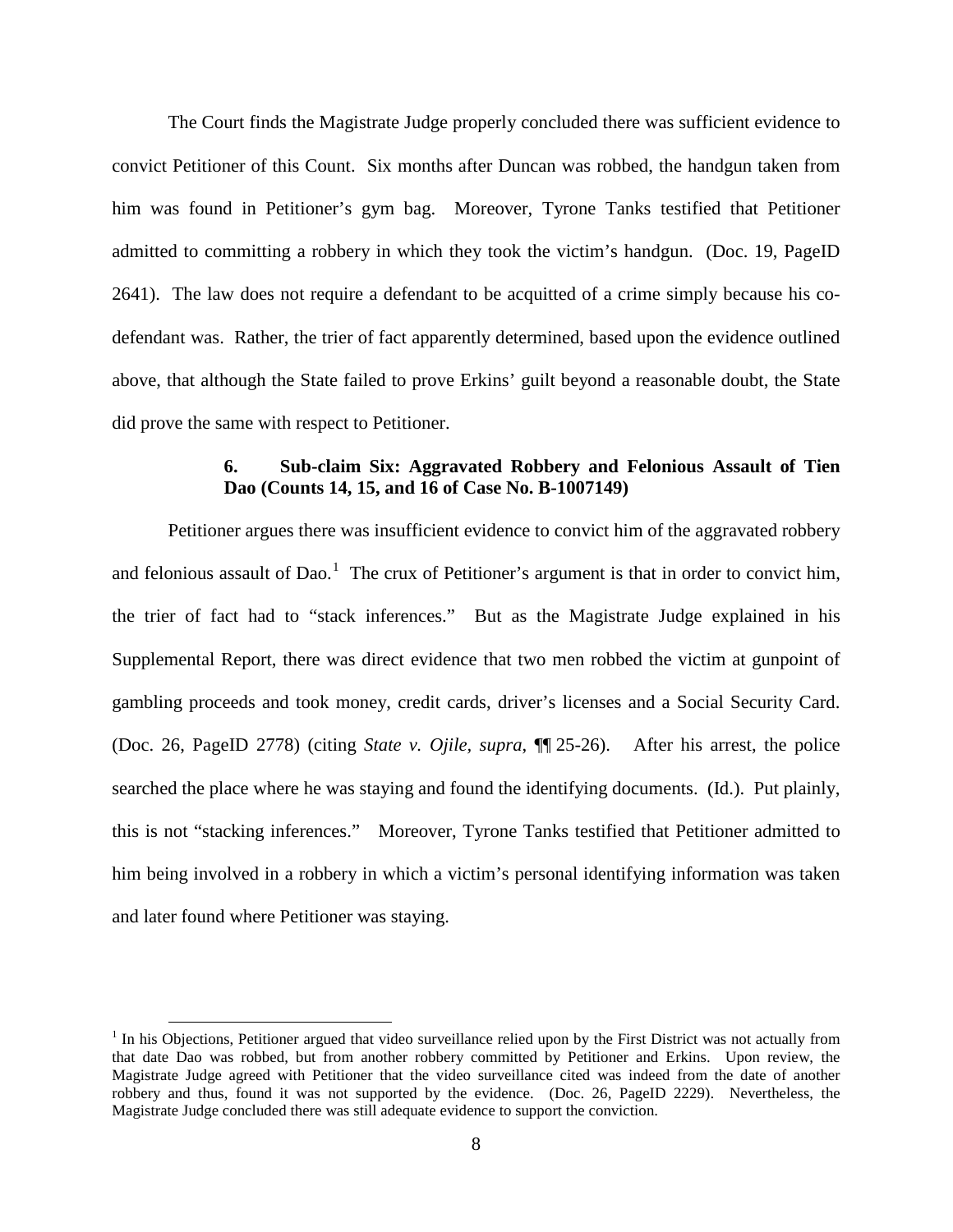In Petitioner's Supplemental Objections, he appears to suggest that because multiple inferences could be drawn as to the evidence related to this count, he should not have been convicted.<sup>[2](#page-8-0)</sup> This is not the standard. Just because Petitioner is able to devise an alternate explanation does not mean there was not sufficient evidence.

Next, Petitioner argues, similar to before, that because Erkins was found not guilty, he too must be found not guilty. As explained *supra* based upon the evidence discussed above, the undersigned agrees with the Magistrate Judge there was adequate evidence to support the conviction under *Jackson*. The undersigned cannot say that no rational trier of fact would have found Petitioner guilty, regardless of the outcome in Erkins' case.

# **7. Sub-claim Seven: Conspiracy to Commit Aggravated Robbery of Kiran Racherla (Count 26 of Case No. B-1007149)**

Finally, as to Sub-claim Seven, Petitioner argues there was insufficient evidence presented to convict him of the aggravated robbery of Racherla. Once again, his argument is unpersuasive. Petitioner argues the facts relied upon by the First District amount to reasonable speculation – not reasonable doubt. (Doc. 24, PageID 2727). As the Magistrate Judge explained in his Report: "[t]he handgun taken from Duncan was recovered not just from the car in which Ojile was present when arrested, but from him backpack which was between his legs at the time of his arrest…Ojile's possession of the handgun with which Racherla was struck is corroborative of his involvement in the crime… " (Doc. 19, PageID 2643). Petitioner takes issue with the Magistrate Judge's statement that "no innocent explanation of the gun's presence in Ojile's possession is offered." (Id.). He argues this improperly shifts the burden to Petitioner to essentially prove his innocence. The Court disagrees. Innocent explanation or not, the gun with

 $\overline{a}$ 

<span id="page-8-0"></span><sup>&</sup>lt;sup>2</sup> Petitioner lists other possible scenarios for why the items were found where he was staying. (Doc. 27, PageID 2801-02).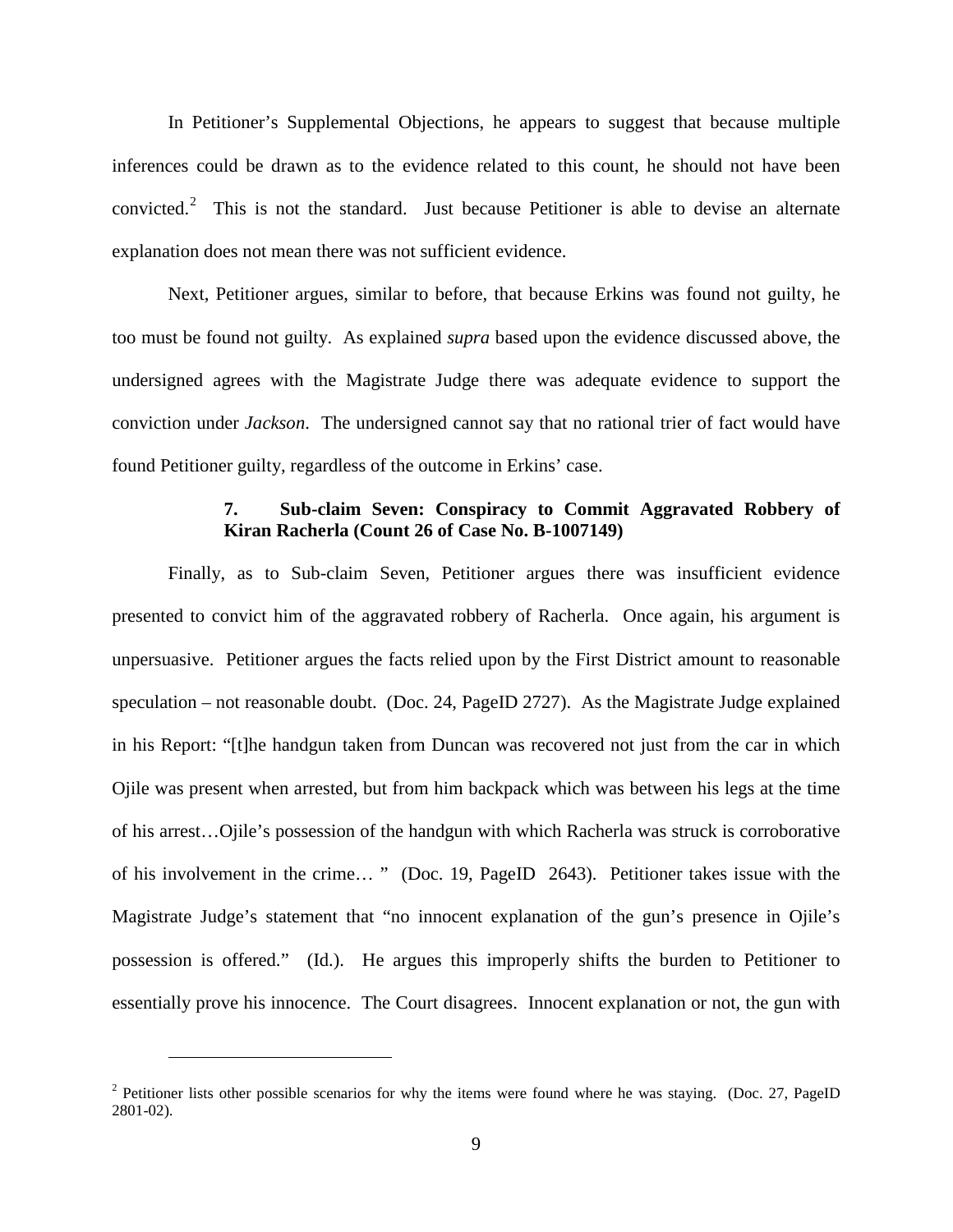the victim's DNA was found between Petitioner's legs. This evidence corroborates his involvement in the robbery.

Petitioner next objects to the First District's reliance on cell phone records placing Petitioner in the area where the robbery occurred. He argues there was no evidence presented Petitioner had reason to be in that part of town. The State was not required to present evidence Petitioner did not have a reason, other than the robbery, to be in that part of town. Indeed, Petitioner could have presented such evidence to refute the evidence, but the State was not required to do so.

Finally, Petitioner argues there was not sufficient evidence presented to show he conspired with Erkins to commit an aggravated robbery. Upon review, the undersigned agrees with the Magistrate Judge this argument is frivolous given the similarities between the victims targeted at Indiana casinos, and the fact that they followed them and robbed them at gunpoint.

### **8. Summary Conclusion**

Based on the foregoing, the undersigned concludes that sufficient evidence exists to support Petitioner's convictions. Accordingly, Petitioner's First Ground for Relief should be dismissed with prejudice.

#### **B. Second Ground for Relief**

In Petitioner's Second Ground for Relief he argues he received ineffective assistance of counsel. He raises three Sub-claims, which will be addressed in turn.

The Magistrate Judge explained the governing standard for ineffective assistance of counsel found in *Strickland v. Washington*, 466 U.S. 668 (1984). Briefly, for Petitioner to succeed on a claim for ineffective assistance of counsel, he must show both that counsel's performance was deficient and the deficient performance prejudiced the petitioner. *[Strickland,](https://1.next.westlaw.com/Link/Document/FullText?findType=Y&serNum=1984123336&pubNum=708&originatingDoc=I9cc356a83ffd11e3a341ea44e5e1f25f&refType=RP&originationContext=document&transitionType=DocumentItem&contextData=(sc.UserEnteredCitation))*

10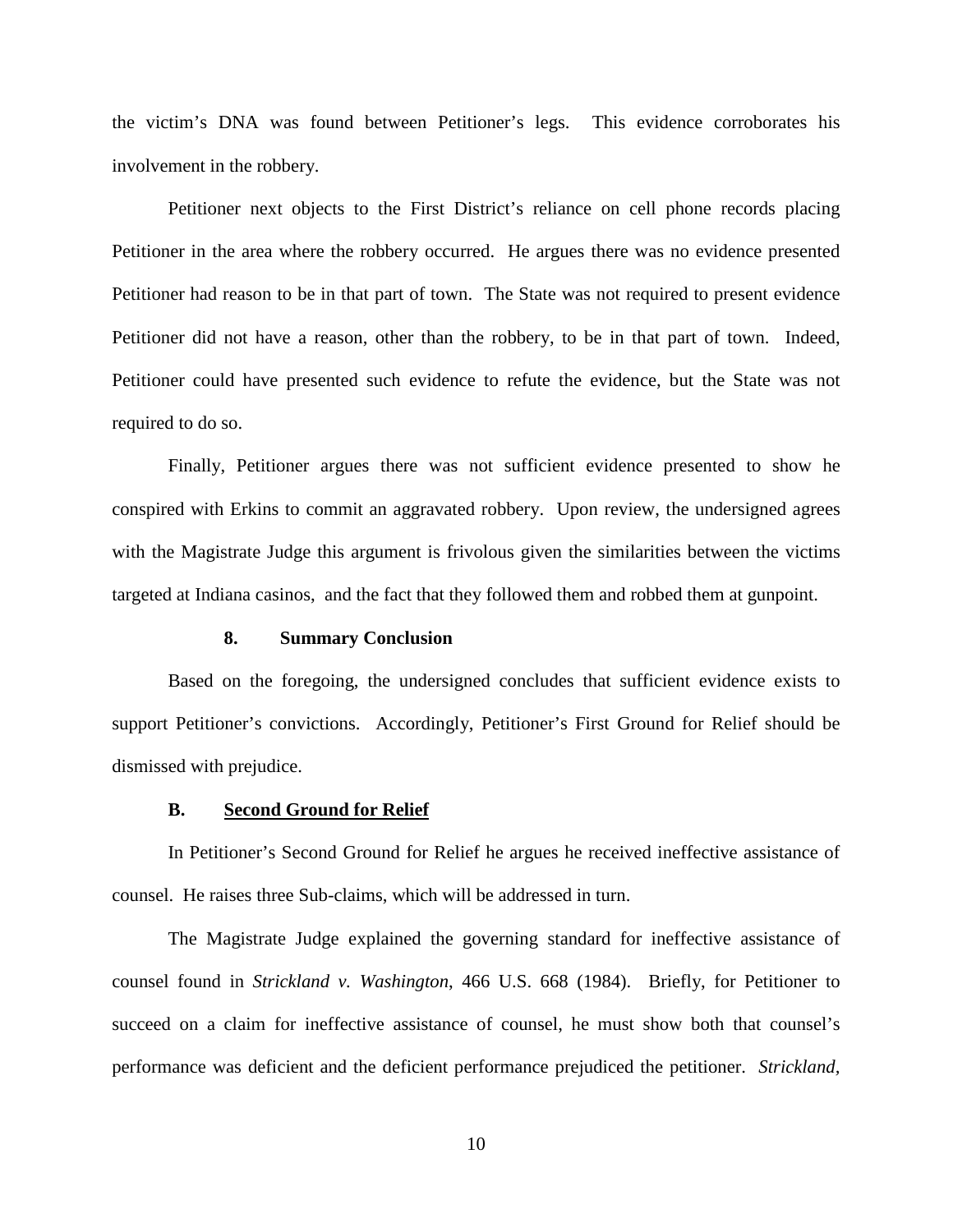[466 U.S. at 87.](https://1.next.westlaw.com/Link/Document/FullText?findType=Y&serNum=1984123336&pubNum=708&originatingDoc=I9cc356a83ffd11e3a341ea44e5e1f25f&refType=RP&originationContext=document&transitionType=DocumentItem&contextData=(sc.UserEnteredCitation)) When determining whether a petitioner's Sixth Amendment right to effective assistance of counsel was violated, "a court must indulge a strong presumption that counsel's conduct falls within the wide range of reasonable professional assistance; that is defendant must overcome the presumption that, under the circumstances, the challenged action 'might be considered sound trial strategy.'" *[Id](https://1.next.westlaw.com/Link/Document/FullText?findType=Y&serNum=1984123336&pubNum=708&originatingDoc=I9cc356a83ffd11e3a341ea44e5e1f25f&refType=RP&originationContext=document&transitionType=DocumentItem&contextData=(sc.UserEnteredCitation))*. at 689, (quoting *Michel v. Louisiana,* [350 U.S. 91, 101, 76](https://1.next.westlaw.com/Link/Document/FullText?findType=Y&serNum=1955119691&pubNum=708&originatingDoc=I9cc356a83ffd11e3a341ea44e5e1f25f&refType=RP&originationContext=document&transitionType=DocumentItem&contextData=(sc.UserEnteredCitation))  [S.Ct. 158 \(1955\)\)](https://1.next.westlaw.com/Link/Document/FullText?findType=Y&serNum=1955119691&pubNum=708&originatingDoc=I9cc356a83ffd11e3a341ea44e5e1f25f&refType=RP&originationContext=document&transitionType=DocumentItem&contextData=(sc.UserEnteredCitation)).

# **1. Sub-claim One: Failure of trial counsel to secure the testimony of an alibi witness**

In Sub-claim One, Petitioner argues his trial counsel provided ineffective assistance of counsel by failing to secure the testimony of Petitioner's alibi witness to explain documented flight records she sent in which would have verified Petitioner's alibi at the time of the robbery charged in Count 3 of Case No. B-1006797. The Report recommended this Sub-claim be dismissed as procedurally defaulted. (Doc. 19, PageID 2650).

As the Magistrate Judge explained, the Sixth Circuit requires a four-part analysis to determine whether a habeas claim is precluded by procedural default. *Guilmette v. Howes*, 624 F.3d 286, 290 (6th Cir. 2010)(*en banc*) (citing *Maupin v. Smith*, 785 F.2d 135, 138 (6<sup>th</sup> Cir. 1986)). An ineffective assistance of trial counsel claim which depends on the appellate record is barred by *res judicata* if not raised on direct appeal. *State v. Perry*, 10 Ohio St.2d 175 (1967). Accordingly, if not raised on direct appeal, a petitioner waives his right to federal habeas corpus review, absent cause and prejudice. *Boyle v. Million*, 201 F.3d 711, 716 (6th Cir. 2000).

Petitioner objects to the Magistrate Judge's recommendation, arguing he properly raised this ground for relief in his 26(B) Application. He argues his appellate counsel was ineffective for not raising it on direct appeal and thus, there exists excusing cause and prejudice. (Doc. 24, PageID 2728).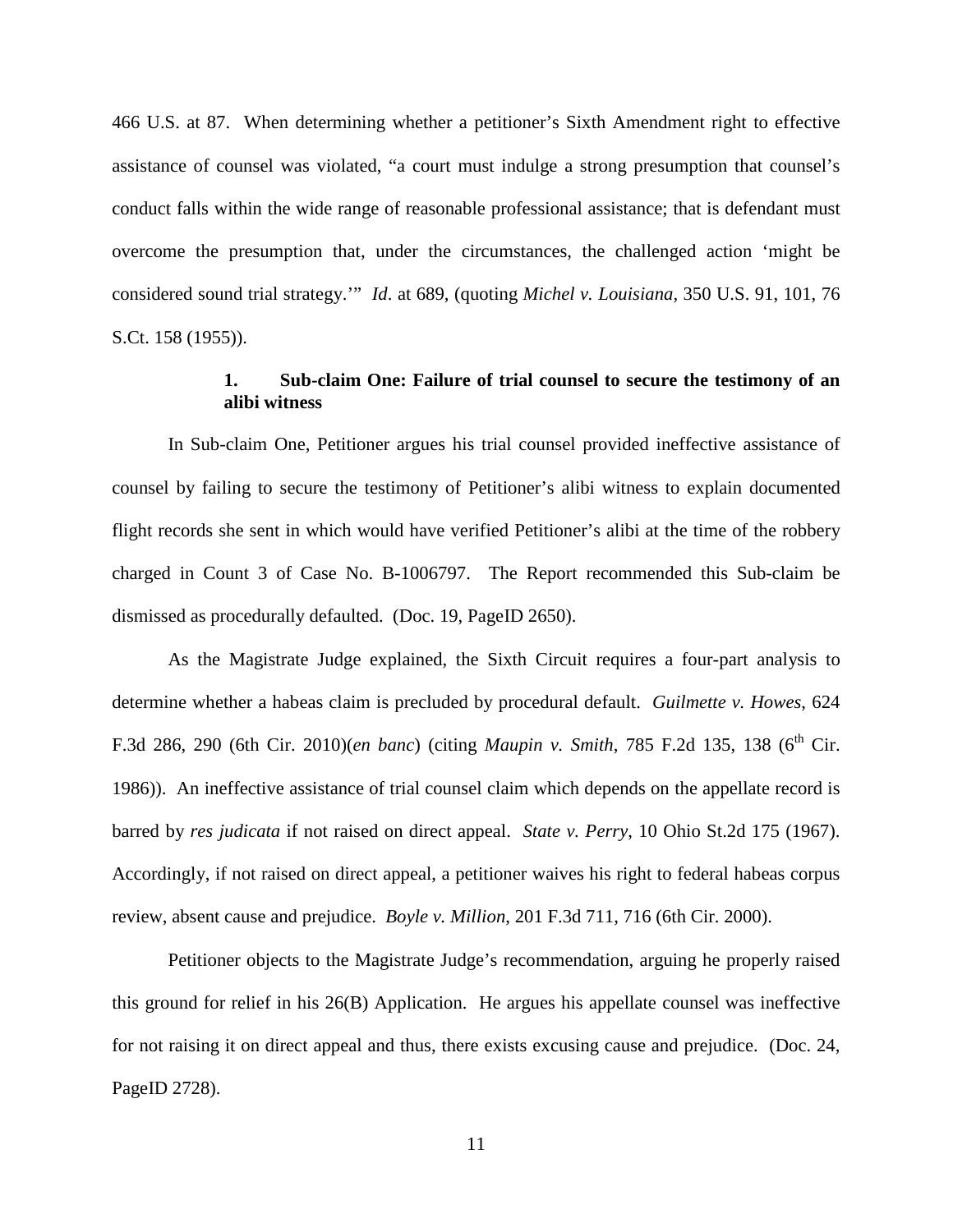As the Magistrate Judge explained, ineffective assistance of appellate counsel can excuse a procedural default only if the ineffective assistance of counsel claim has been properly raised. *Edwards v. Carpenter*, 529 U.S. 446 (2000). Petitioner did raise this claim in his 26(B) Application, and the First District denied it on the merits. (Doc. 19, PageID 2649).

The Report recommends dismissal regardless, finding the subpoenaed witness could not have established Petitioner's claimed alibi. Of importance, while the affidavit established Ms. Hawkins was a custodian of records of Continental Airlines, she did not have personal knowledge as to whether Petitioner was on either one of the flights he claimed to be on. Thus, the Report concluded that it was not ineffective assistance of counsel to fail to raise this claim on direct appeal and thus, the claim should be dismissed as procedurally defaulted.

Petitioner objects, arguing that Ms. Hawkins' testimony "would have cemented petitioner's ironclad alibi with 100% certainty." (Doc. 24, PageID 2729). As the Supplemental Report points out, however, Petitioner does not explain how Ms. Hawkins would have personal knowledge of Petitioner's whereabouts. Regardless, Petitioner argues it was still ineffective assistance of counsel to subpoena the records to establish an alibi defense, but not present her testimony. The Court disagrees. The act of subpoenaing records does not automatically require counsel to call that person as a witness. Here, because Ms. Hawkins did not have personal knowledge of whether Petitioner was on the plane, choosing not to present her testimony does not constitute ineffective assistance of counsel.

Thus, having reviewed this Sub-claim de novo, the Court agrees with the Magistrate Judge. Sub-claim one is dismissed with prejudice.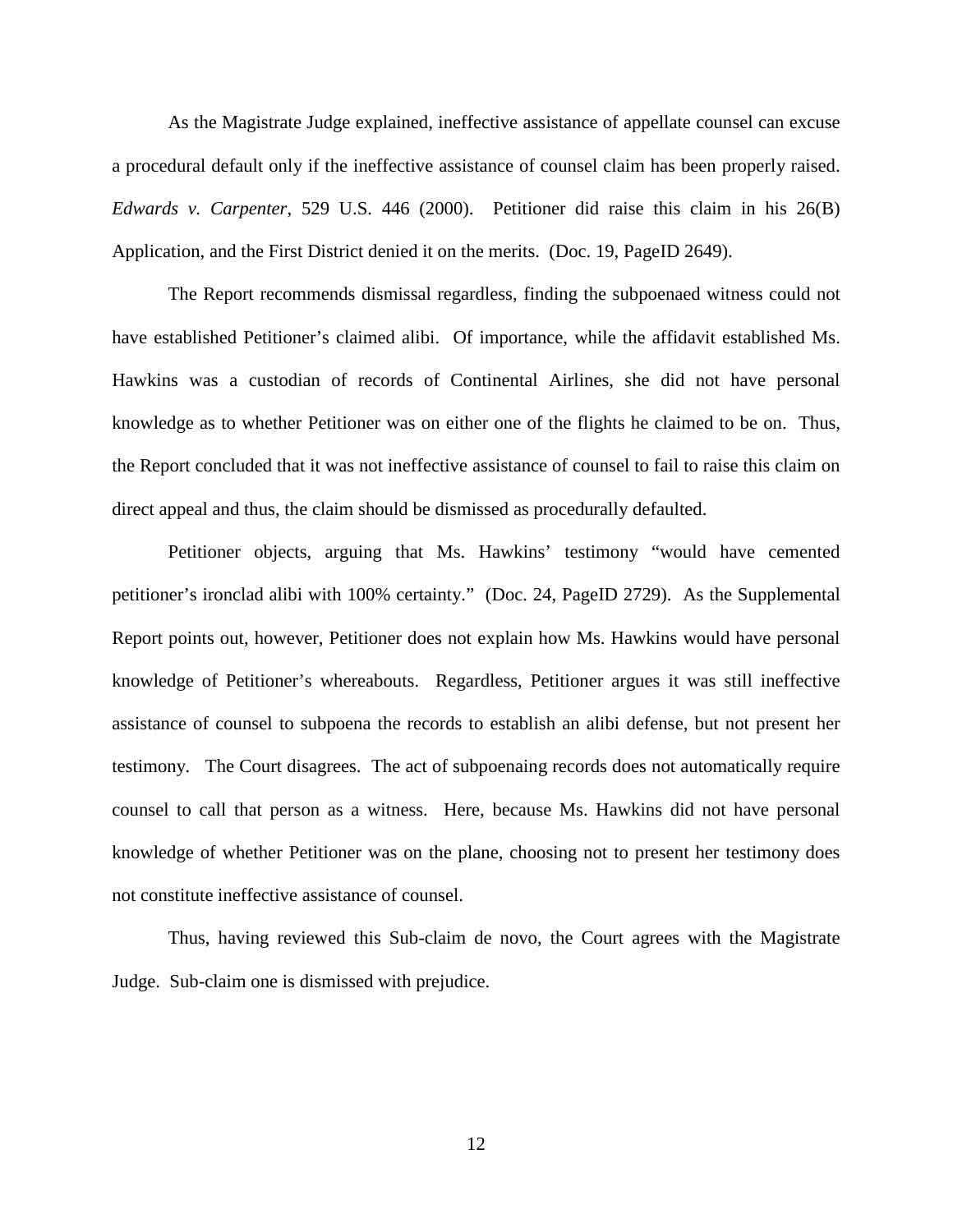# **2. Sub-claim Two: Failure of trial counsel to introduce evidence in his possession marked "for counsel only"**

Petitioner next argues he received ineffective assistance of counsel by failing to produce evidence of cell phone records that show it was physically impossible for him to have committed the robbery of Danielle Duncan. The First District addressed this issue, and concluded that the cell phone records would not have provided Petitioner an alibi defense because they do not place him in a location other than the crime scene.

The Magistrate Judge interpreted Petitioner's argument as follows: "Erkins' cellphone records place Ekrins close to the scene of the robbery at the time it happened, yet Erkins was acquitted on this count." (Doc. 19, PageID 2651) (citing Doc. 16, PageID 2552). The Magistrate Judge concluded that the First District's decision was not an objectively unreasonable application of *Strickland*, as Petitioner's trial counsel could not have known at the time he was deciding what evidence to introduce whether the trier of fact was going to find Erkins not guilty.

Petitioner objects, arguing he has established the result would have been different had counsel introduced the cell phone records. He also concedes, however, that "counsel's failure to introduce that evidence could be viewed as somewhat of a tactical and strategic decision (since records placed his co-defendant at the crime scene)." (Doc. 24, PageID 2732). And while he argues that in this case that strategy was not objectively reasonable, he fails to provide a compelling reason for this assertion.

Upon considering Sub-claim Two de novo, the Court overrules Petitioner's objections and dismisses it with prejudice.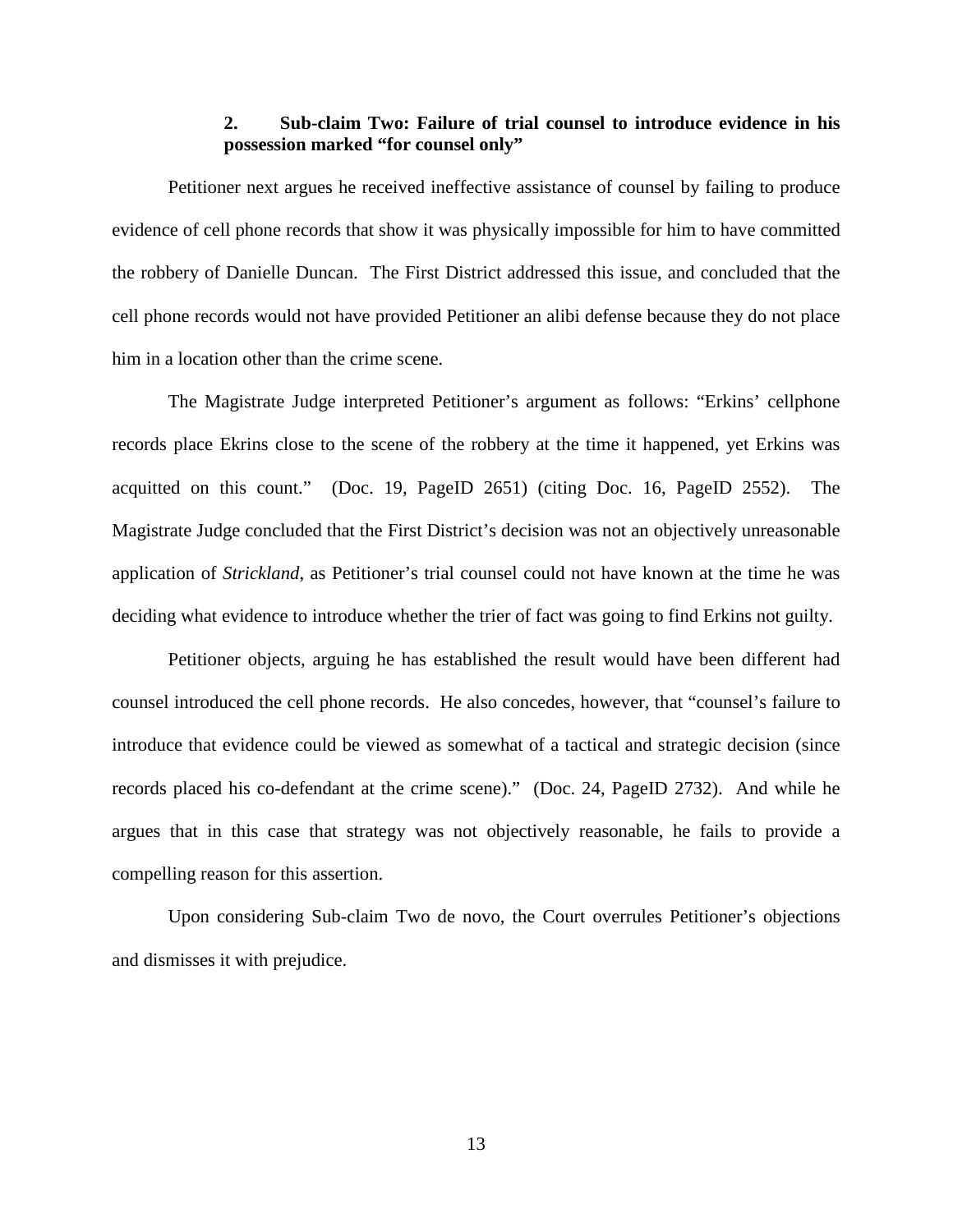# **3. Sub-claim Three: Failure of trial counsel to move to suppress statements made to Tanks**

The undersigned agrees with the Magistrate Judge that Petitioner's argument as to Subclaim Three relies on the same facts as Ground Eight. Accordingly, like the Magistrate Judge did, the Court addresses this Sub-claim in conjunction with Ground Eight.

# **C. Third Ground for Relief**

In Petitioner's Third Ground for Relief he argues he was deprived of due process when the prosecutor used an impermissibly suggestive identification procedure. He takes particular issue with the prosecutor showing the victim a single photograph of him (as opposed to a line up) to Weisbrod six months after the robbery, but just several weeks before trial. (Doc. 24, PageID 2737). Petitioner's objections thus attack the reliability of Weisbrod's identification of him, arguing the Magistrate Judge's R&R only addressed one of the five *Biggers* factors, and that reliability of identification goes to admissibility – not to the weight. (Doc. 24, PageID 2741-42).

The Sixth Circuit recently addressed a nearly identical argument in the case of Petitioner's co-defendant, analyzing the exact same facts present here. The Court began by explaining that the Due Process Clause obligates the exclusion of identifications if, under the totality of the circumstances, the identification procedure was so unnecessarily suggestive that it risked misidentification. *Erkins v. Chuvalas*, 684 Fed.Appx. 493, 496 (6th Cir. 2017) (citing *Howard v. Bouchard*, 405 F.3d 459, 469 (6th Cir. 2005)).

The Sixth Circuit found the Ohio court erred when it failed to address the factors in *Neil v. Biggers*, 409 U.S. 188, 200 (1972), and further did not discuss the suggestiveness of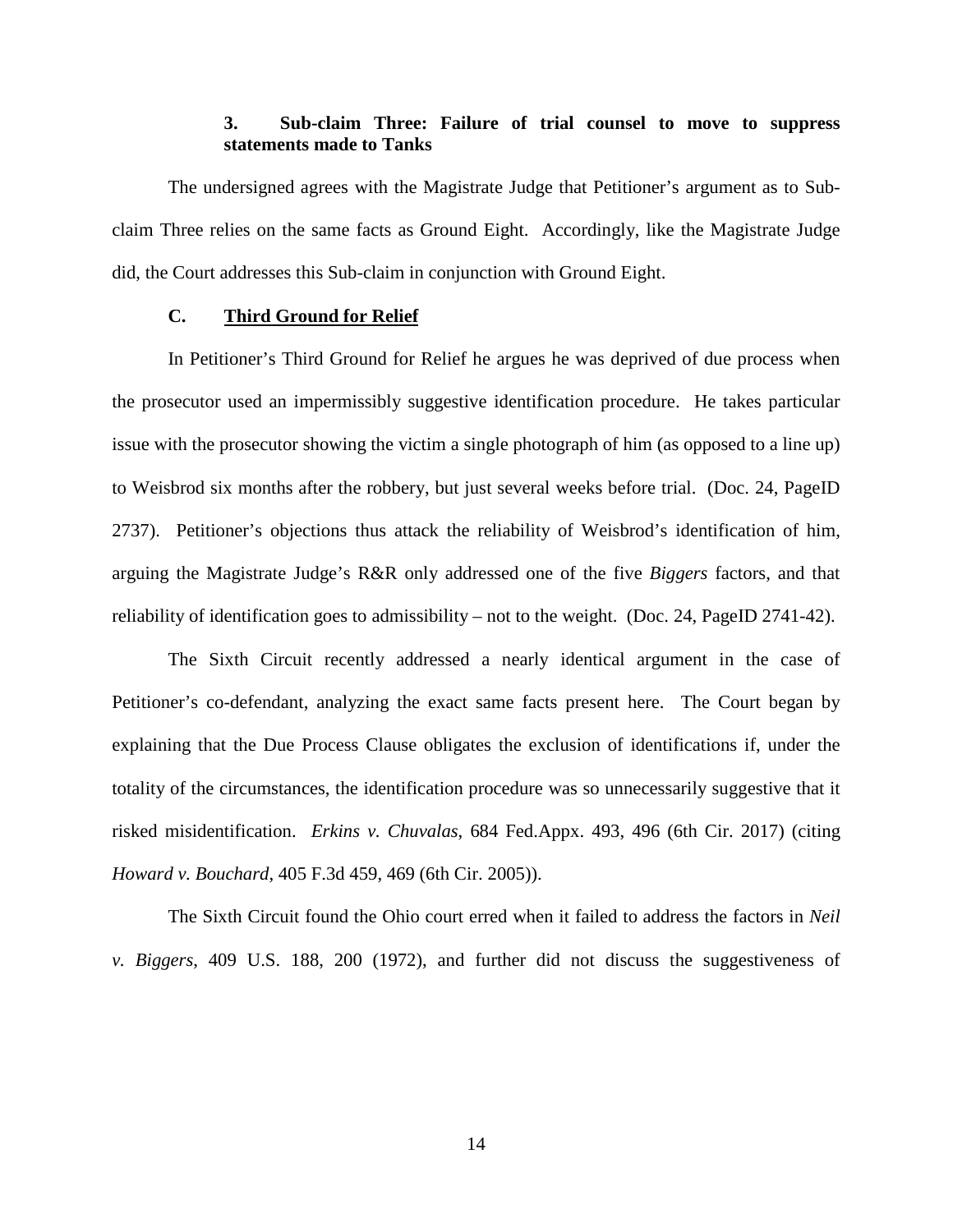displaying the single photograph of Erkins. *Id.* at 497. In applying the *Biggers* factors<sup>[3](#page-14-0)</sup>, the

Sixth Circuit held as follows:

 $\overline{a}$ 

Analysis of the *Biggers* factors leads to mixed results. First, Weisbrod's opportunity to view the perpetrators weighs in favor of reliability. Although the robbery was brief and happened at night, Weisbrod testified that the area was well-lit and he got a good look at the robbers' faces, which were not concealed by their hoodies. Weisbrod told the police immediately after the robbery that he would be able to identify the robbers if he saw them again. Besides the fact that it was nighttime, Erkins has presented no evidence to counter Weisbrod's testimony that the robbers' faces were visible during the crime and identifiable.

The second factor is the witness's degree of attention. Our cases acknowledge that "[t]here is a great potential for misidentification when a witness identifies a stranger based solely upon a single brief observation, and this risk is increased when the observation was made at a time of stress or excitement." *Wilson v. Mitchell*, 250 F.3d 388, 398 (6th Cir. 2001) (quoting *United States v. Russell*, 532 F.2d 1063, 1066 (6th Cir. 1976)). Weisbrod testified that the robbery was a "very, very traumatic experience." This factor weighs against reliability.

The third factor, the accuracy of the initial description, also weighs against reliability. Weisbrod told the police after the robbery that the robbers were "two male blacks, both in their 20s, with black hoodies on." This generic description only partially matches Erkins, a black man who was thirty-five years old at the time. In cases in which the Supreme Court has found that the accuracy of a prior description contributed to an identification's reliability, the prior description has included further details about the criminal's body or face. *See Biggers*, 409 U.S. at 194, 200–01; *Manson*, 432 U.S. at 115. The fourth factor, the certainty of Weisbrod's in-court identification, however, weighs in favor of its reliability. Weisbrod had always stated that he would be able to identify the robbers and at trial specified that he had no doubts that Erkins was one of his assailants. Finally, the two years between the crime and Weisbrod's in-court identification weighs heavily against its reliability. In *Biggers*, the Supreme Court noted that a lapse of seven months "would be a seriously negative factor in most cases." 409 U.S. at 201.

On balance, we think that the factors raise grave doubts about reliability given the lengthy time gap since the crime, the brief and stressed opportunity to view the perpetrators, the generic description, and the fact that Weisbrod was likely influenced by having viewed Erkins in news reports before identifying him in

<span id="page-14-0"></span><sup>&</sup>lt;sup>3</sup> The five factors to consider in determining whether an identification was reliable under the totality of the circumstances are: the witness's opportunity to view the criminal at the time of the crime; the witness's degree of attention at that time; the accuracy of the witness's prior description of the criminal; the witness's level of certainty at the identification; and the length of time between the crime and the identification. *Neil v. Biggers*, 409 U.S. 188, 200 (1972).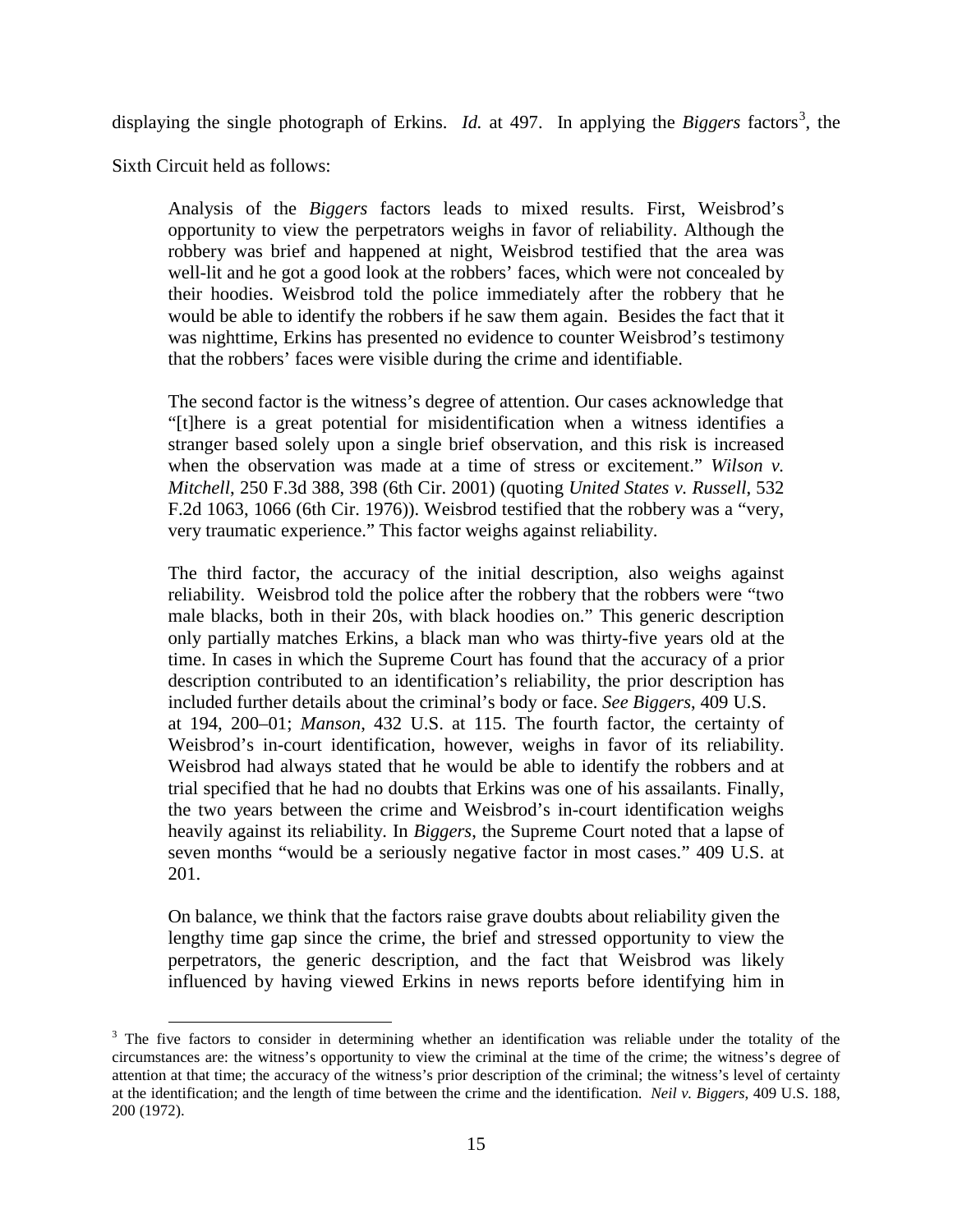court. As a federal court considering a state court's ruling for purposes of a habeas petition, however, our review is to determine whether the Ohio courts' conclusion on reliability was objectively unreasonable. The standard is a difficult one to satisfy: "A state adjudication is not 'unreasonable' 'simply because [a federal habeas court] concludes in its independent judgment that the relevant state-court decision applied clearly established federal law erroneously or incorrectly." *Howard*, 405 F.3d at 467 (quoting *Williams*, 529 U.S. at 411) (alteration in *Howard*).

The circumstances here are not so one-sided that it was objectively unreasonable for the Ohio courts to conclude that Weisbrod's identification was reliable. The Ohio courts' conclusion that Weisbrod's testimony was reliable is buttressed by the fact that he identified Amy Hoover as the person who knocked on his door, and Hoover confessed to doing so, indicating that other parts of Weisbrod's recollection of the robberies were accurate. Under the totality of the circumstances, we cannot say that the district court improperly dismissed this ground of Erkins's habeas petition.

*Id.* at 497-98.

Unlike in *Erkins*, the Magistrate Judge in this case expressly weighed the *Biggers* factors in the Supplemental Report and concluded the Ohio court's application of the same was not objectively unreasonable. Upon review, and considering the foregoing, the Court agrees with the Magistrate Judge that Petitioner's Third Ground for Relief should be dismissed with prejudice.

# **D. Fourth Ground for Relief**

In his Fourth Ground for Relief, Petitioner argues the State's failure to turn over the single photograph showed to Weisbrod constituted a *Brady* violation. In the Report, the Magistrate Judge found well-taken Respondent's argument that this claim was procedurally defaulted, as Petitioner first raised it as part of his 26(B) Application, despite relying on evidence that was part of the direct appeal. However, Petitioner argues procedural default should be excused because he received ineffective assistance of counsel when his direct appeal attorney failed to raise the claim. Accordingly, the Magistrate Judge reviewed the claim through the lens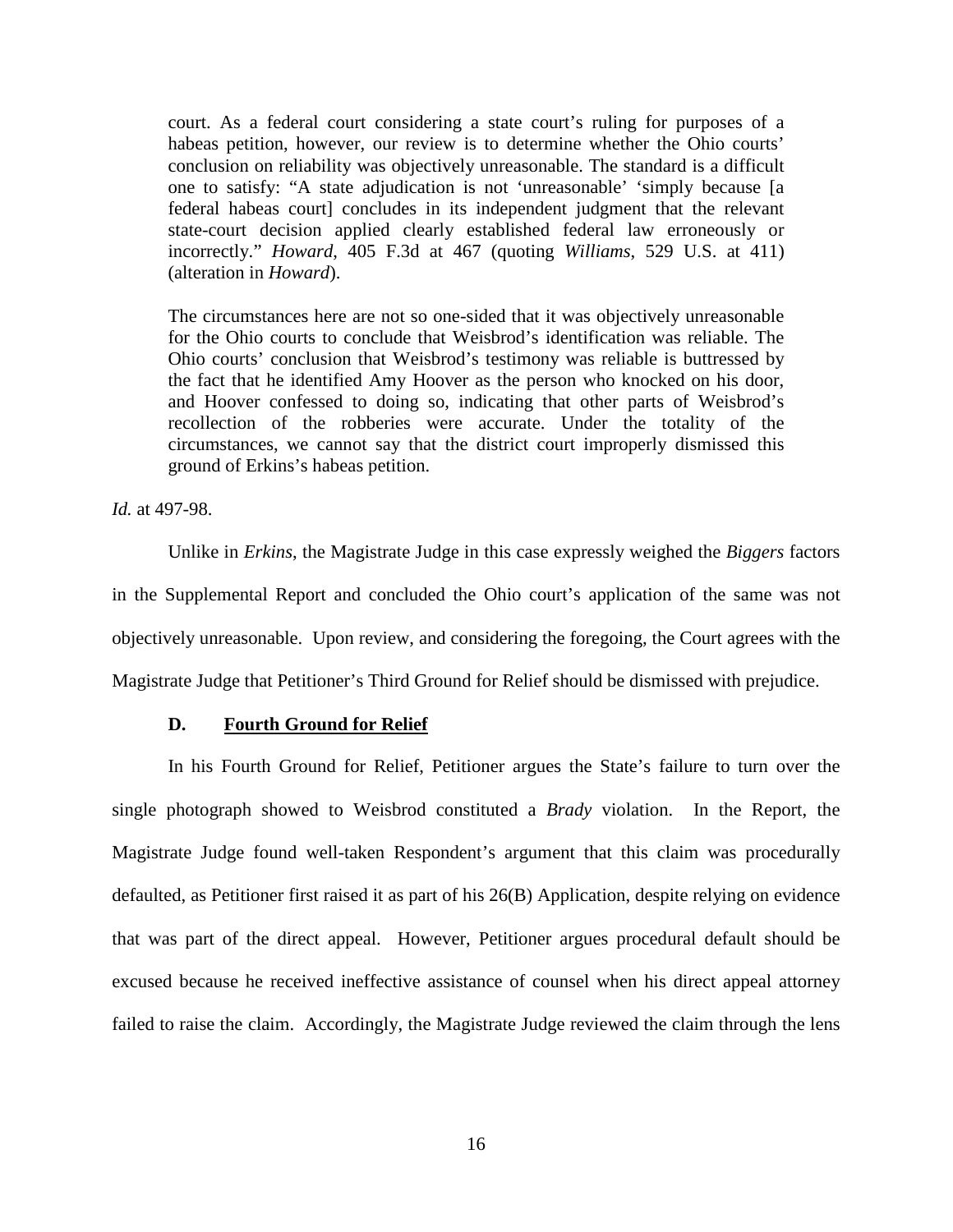of AEDPA deference. *Harrington v. Richter*, 562 U.S. 86, 97-98, 131 S.Ct. 770, 178 L.Ed.2d 624 (2011).

In doing so, the Magistrate Judge concluded that the photograph was inculpatory evidence not subject to *Brady v. Maryland*, 373 U.S. 83 (1963). Petitioner objects to this conclusion, arguing the photograph is "exculpatory because it is subject to suppression on the grounds that it was obtained in violation of defendant's right to be free from illegal search and seizure." (Doc. 24, PageID 2743). He also argues that despite the evidence being inculpatory, it still possesses exculpatory value and thus, was a *Brady* violation.

Upon review, the Court finds the Magistrate Judge correctly determined that the photograph was not subject to *Brady* and thus, failure to raise a *Brady* claim did not constitute ineffective assistance of counsel. The photograph, which Weisbrod identified as Petitioner, further inculpated him. In other words, the photograph was not favorable to Petitioner. Accordingly, Petitioner's Fourth Ground for Relief is without merit, and is dismissed with prejudice.

#### **E. Fifth Ground for Relief**

Petitioner argues in his Fifth Ground for Relief that his due process rights were violated when the prosecutor knowingly used perjured testimony of two witnesses –Tyrone Tanks and Amy Hoover – to convict him.

#### **1. Tyrone Tanks**

In the Report, the Magistrate Judge concluded that Tanks' proffered testimony was procedurally defaulted by Petitioner's failure to raise the claim on direct appeal. In his objections, Petitioner argues "[t]he appellate court incorrectly applied the 'doctrine of the law of the case'" because at the time the trial court ruled on his post-conviction motion, the appellate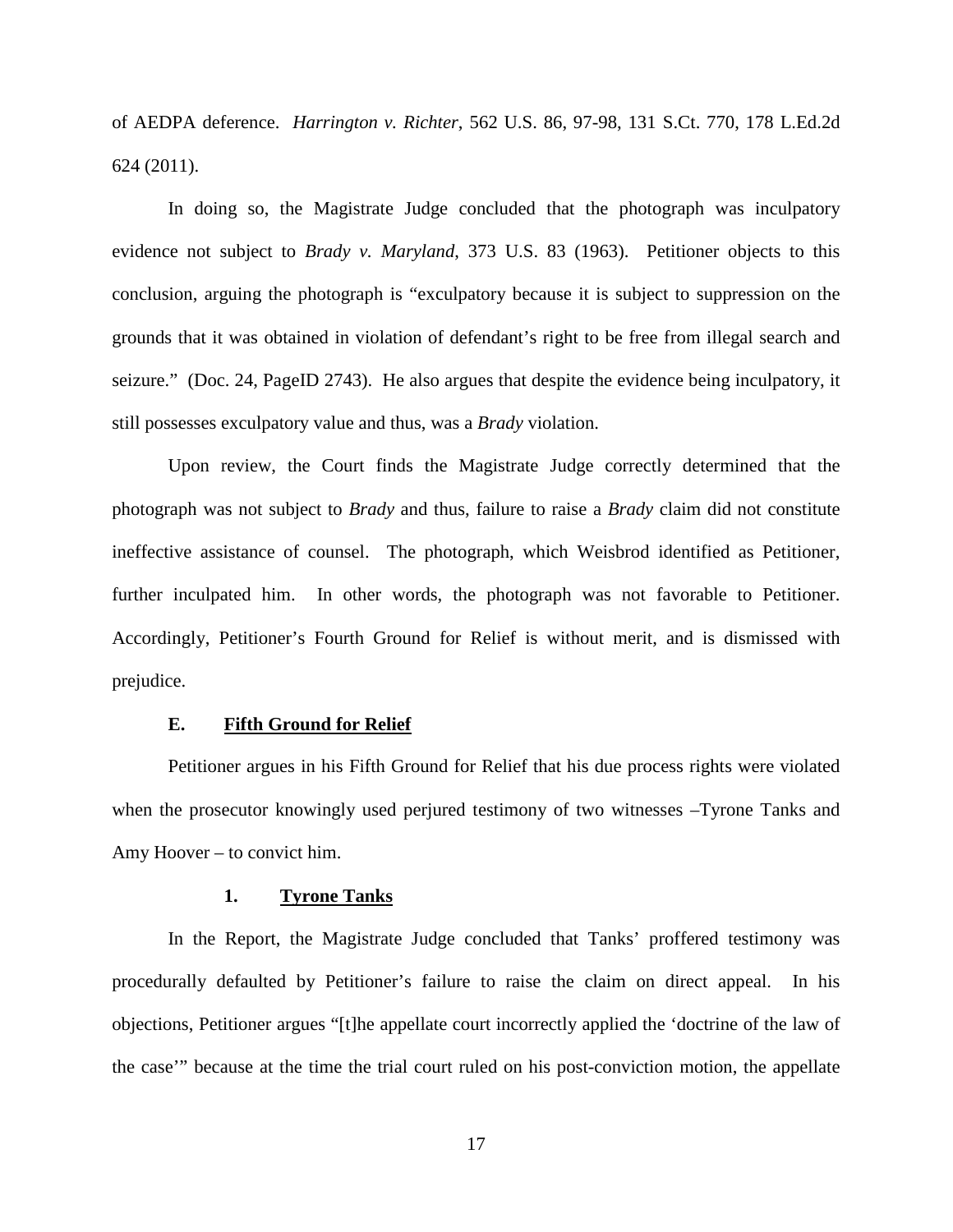court had not yet decided his direct appeal. (Doc. 24, PageID 2746-47). Upon further review, the Magistrate Judge agreed Petitioner that his chronology was accurate. (Doc. 26, PageID 2786).

Nevertheless, the Magistrate Judge concluded that despite the First District's error, the trial court correctly concluded that the Ohio doctrine of criminal *res judicata* barred a hearing on a post-conviction petition where the claims raised in the petition were raise or could have been raised at trial or on direct appeal. (Id.) (citing Findings, ECF No. 13-2, PageID 807). Because Petitioner did not show how this conclusion was an incorrect application of Ohio law, the Magistrate Judge continued to recommend this Sub-claim should be dismissed with prejudice.

Petitioner continues to object, arguing that he did not accept the trial court's *res judicata* ruling by not addressing it, instead addressing the "doctrine of the law of the case." Still, however, Petitioner does not explain why his Sub-claim is not barred by *res judicata*.

Upon review, the Court agrees with the Magistrate Judge that the trial court's decision was not an unreasonable application of Ohio law and thus, this Sub-claim is dismissed with prejudice.

# **2. Amy Hoover**

Petitioner asserts the State knowingly used Amy Hoover's perjured testimony thereby denying him a fair trial. Petitioner presented this claim on direct appeal, and the First District found his claim to be without merit, explaining that Petitioner was attacking the credibility of Hoover's testimony.

As the Magistrate Judge correctly explained, because the First District addressed this claim on the merits, Petitioner may prevail only if he can show the First District's decision was

18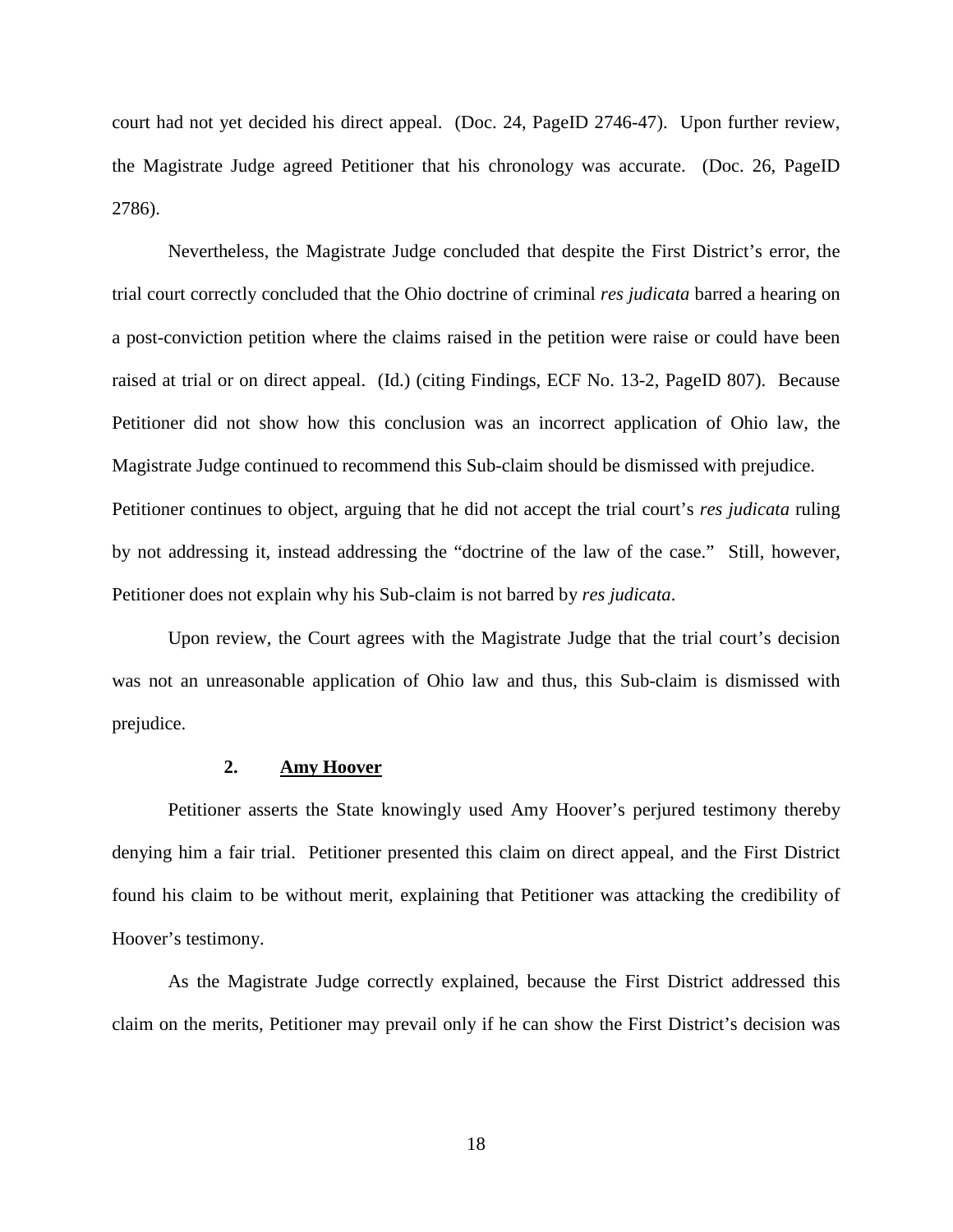an unreasonable application of clearly established federal law. Upon review, the Magistrate Judge determined Petitioner had failed to do so, recommending dismissal of this Sub-claim.

Petitioner objects. He takes particular issue with Hoover's testimony as it relates to Counts 2 and 3. He argues his alibi – that he was in jail at the time those crimes occurred – was sufficiently persuasive for the State to dismiss those Counts and thus, Hoover perjured herself when she testified to the contrary. However, as the Magistrate Judge points out, there is no evidence Hoover knew he was in jail at the time, or that she deliberately perjured herself. So while he argued it was impossible for him to be there during the commission of the crimes, Petitioner has not established Hoover knew it was impossible for him to be there. At best, Petitioner's explanation establishes contradictory testimony.<sup>[4](#page-18-0)</sup> This, however, does not prove Hoover's testimony was indisputably false as is required under federal law. *See United States v. Lochmondy*, 890 F.2d 817, 822 (6th Cir. 1989).

Accordingly, upon review, the Court finds no error in the Magistrate Judge's conclusion that Petitioner's Sub-claim is without merit.

#### **F. Sixth Ground for Relief**

1

Petitioner next argues he was denied due process when he was convicted and sentenced for conspiring to commit aggravated robbery and robbery, rather than for complicity—the crime for which he was indicted. He thus argues the trial court effectively changed its verdicts. Petitioner raised this argument on direct appeal. The First District found no error because the trial court realized its error, and put on an entry nunc pro tunc correcting its error. Thus, the First District concluded the trial court corrected a permissible clerical error.

<span id="page-18-0"></span><sup>&</sup>lt;sup>4</sup> Petitioner argues in part that he had no control over Hoover's testimony because she was a State witness. That, however, is precisely what cross examination is for. And as the First District explained, Petitioner's counsel thoroughly cross-examined Hoover.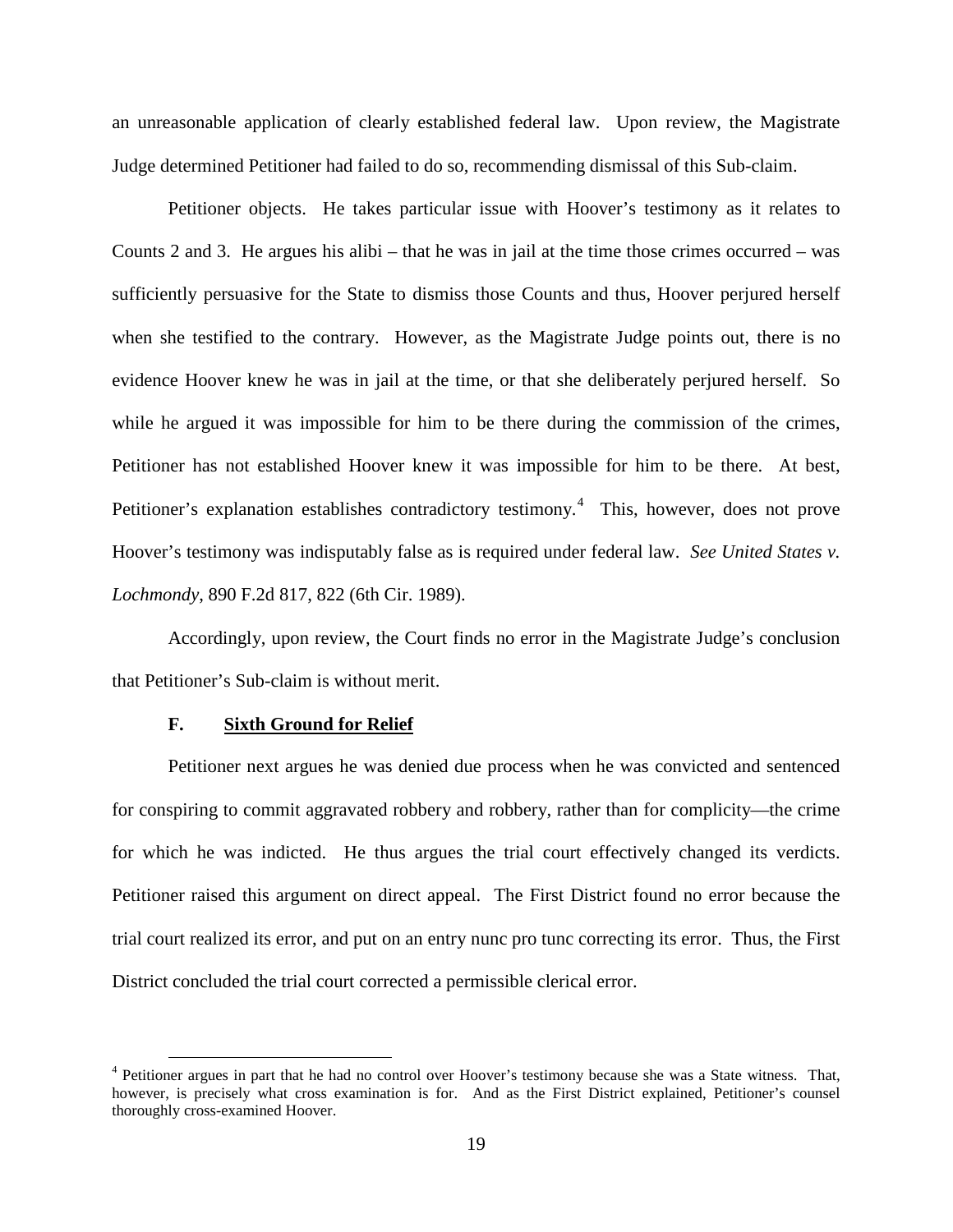The Magistrate Judge concluded that Ground Six should be dismissed with prejudice because Petitioner failed to establish that correcting a clerical error is a violation of the United States Constitution. Petitioner objects, arguing that the trial court not only announced the incorrect verdict orally in court, but also journalized the same. The Court is not persuaded by Petitioner's argument.

It is clear from the record that the trial court corrected its error by way of an entry nunc pro tunc. Moreover, Petitioner's objections largely rely on his right to be indicted by a grand jury. As the Magistrate Judge correctly points out, however, the Fifth Amendment right to grand jury indictment does not apply to states. *Hurtado v. California*, 110 U.S. 516 (1884).

# **G. Seventh Ground for Relief**

In his Seventh Ground for Relief, Petitioner argues he was denied his right to confront Officer Morgan in violation of his Sixth Amendment rights – a claim the First District addressed and found was without merit. The Magistrate Judge likewise concluded that the First District's decision was not an unreasonable application of federal law because there was no testimonial statement of an absent witness. The Supplemental Report further addresses Petitioner's arguments. The Magistrate Judge concluded that Petitioner's argument that the documents themselves – Dao's Social Security card, driver's licenses, and credit card – found during the search of Petitioner's residence were not testimonial in nature because they were not created to be evidence. Rather, they were created for Tao to be used as evidence of his identity.

In his Supplemental Objections, Petitioner argues that it was not the evidence, but Officer Crock's testimony regarding where the evidence was recovered that was testimonial in nature. He argues testimony that incriminating evidence was found at all had to come from Officer Morgan – the person who found the evidence. The Court disagrees. Officer Crock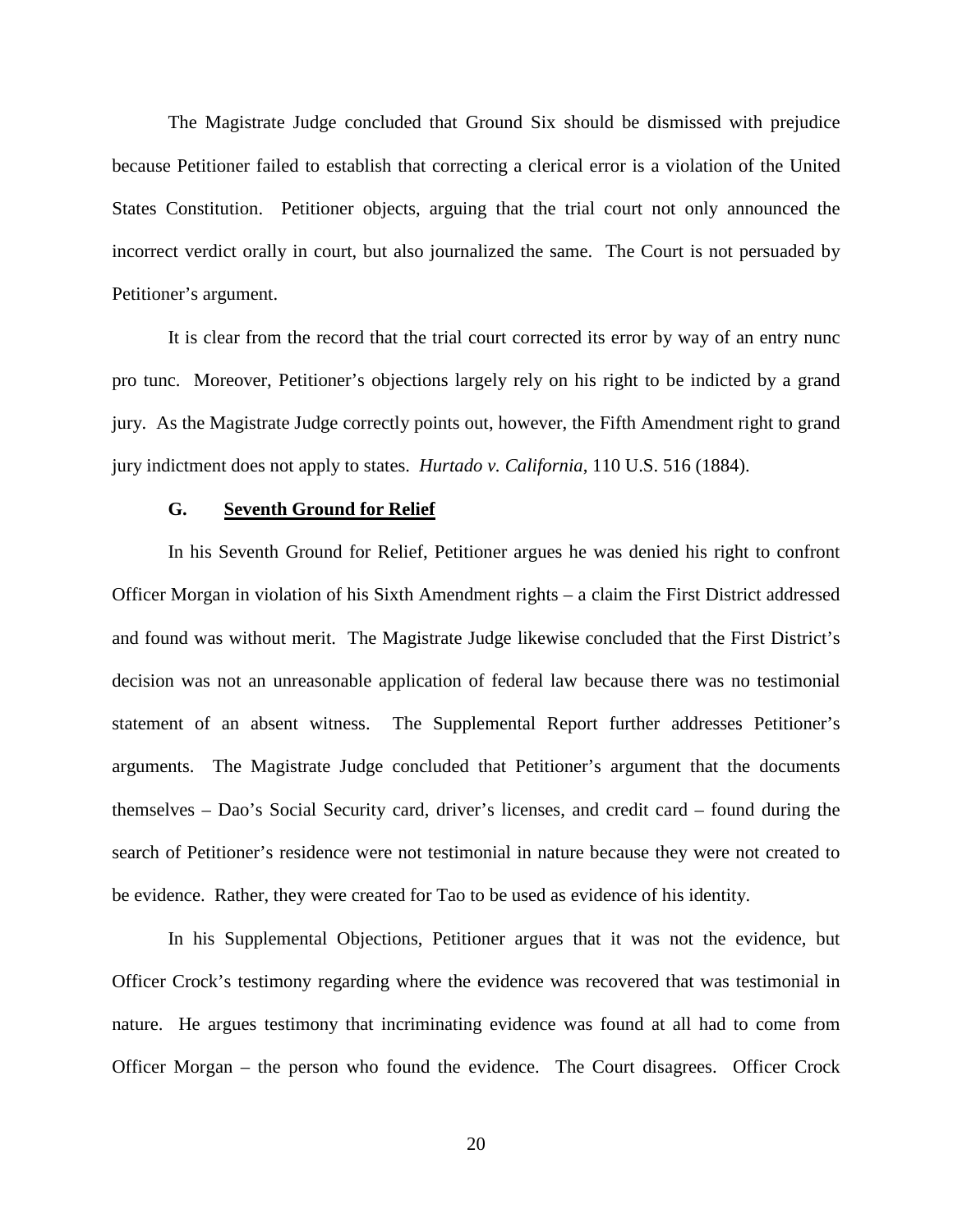testified he was present when the evidence was found and thus, would have personal knowledge of where the evidence was found regardless of whether he was actually the one who found it. Petitioner's attorney was able to cross examine Officer Crock regarding his testimony. Importantly, as the Magistrate Judge concluded, the State did not introduce any statement of Officer Morgan at all. Accordingly, upon review, the Court finds the Magistrate Judge correctly concluded the First District's decision was not an unreasonable application of federal law. Ground Seven is dismissed with prejudice.

#### **H. Eighth Ground for Relief**

Next, Petitioner argues he was denied his Sixth Amendment right to counsel when the State placed him in the same cell as Tanks. In the Report, the Magistrate Judge found this Ground was barred by Ohio's criminal *res judicata* doctrine. Following Petitioner's Objection that the First District incorrectly applied the law of the case doctrine to affirm the trial court's decision, the Magistrate Judge further addressed the issue to determine whether the First District's rejection of this claim was an objectively unreasonable application of *Strickland*. The Magistrate Judge concluded in the Supplemental Report that it was not, and recommended dismissal.

In his Supplemental Objections, Petitioner spends pages of briefing arguing the trial court's *res judicata* determination was in error. He argues he was "unable to fully litigate this issue on direct appeal because he needed to rely on three new evidentiary documents containing sufficient operative facts to demonstrate his claims." (Doc. 27, PageID 2817). Specifically, he argues he needed Tanks proffered statement, Tanks letter to the prosecutor, and the contents of the sealed supplement to Tanks' plea deal. Petitioner asserts that with this evidence, Petitioner would have been entitled to an evidentiary hearing and a reversal of his conviction. The Court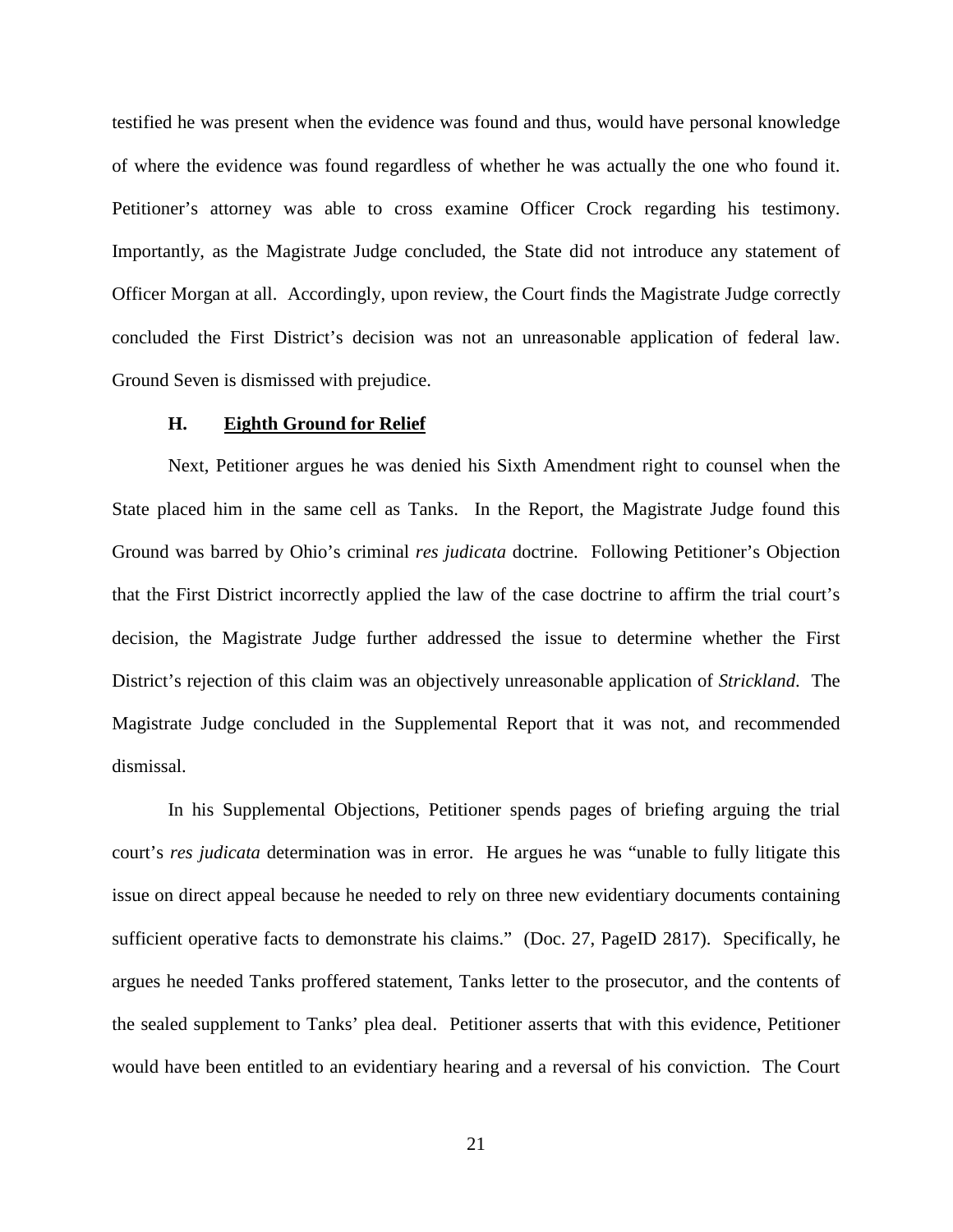disagrees. Aside from his perfunctory assertion that this evidence would have provided him a "dead-bang winner," Petitioner fails to explain why his appeal would have been successful.

Upon de novo review, the Court agrees with the Magistrate Judge that dismissal of Ground Eight is warranted.

# **I. Ninth Ground for Relief**

In his Ninth Ground, Petitioner contends his right to a speedy trial under the Sixth Amendment was violated. In the Report, the Magistrate Judge concluded that this claim was procedurally barred because it could have been raised on direct appeal, and Petitioner did not show excusing cause and prejudice. In his Objections, Petitioner argues only that the Court should review the claim on the merits because the State court's decision was an unreasonable application of Supreme Court precedent. (Doc. 24, PageID 2768). Upon review, the Court finds no error in the Magistrate Judge's conclusion that Ground Nine is procedurally defaulted, and Petitioner has not established otherwise. Accordingly, Ground Nine is dismissed with prejudice as procedurally defaulted.

#### **J. Tenth Ground for Relief**

Finally, Petitioner argues he received ineffective assistance of counsel because his appellate counsel failed to plead assignments of error raising Grounds One, Two(A), Four, Eight, and Nine. The Magistrate Judge concluded that this Ground should be dismissed with prejudice because Petitioner has not shown how any of the omitted assignments of error were stronger than the assignments actually raised. In his Objections, Petitioner only incorporates arguments raised in the Grounds cited above. Accordingly, the Court does not address this Ground separately. Petitioner's objections related to Ground Ten are overruled, and it is dismissed with prejudice.